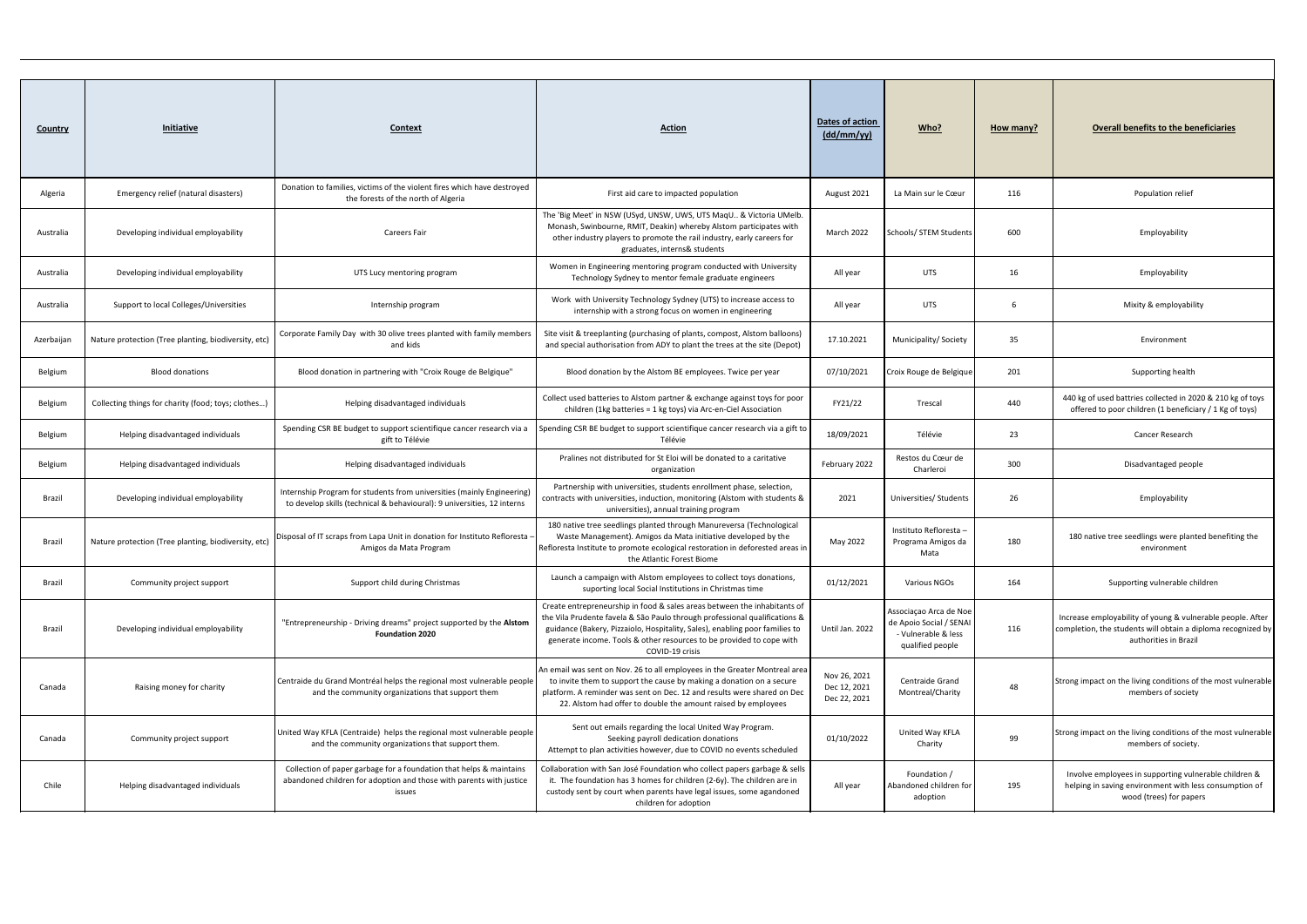| <b>Country</b>        | Initiative                                                   | Context                                                                                                                                                                                                                                                                                                                     | <b>Action</b>                                                                                                                                                                                                                                                                                                                                                                                                                               | Dates of action<br>(dd/mm/yy) | Who?                                                           | <u>How many?</u> | <b>Overall benefits to the beneficiaries</b>                                                                |
|-----------------------|--------------------------------------------------------------|-----------------------------------------------------------------------------------------------------------------------------------------------------------------------------------------------------------------------------------------------------------------------------------------------------------------------------|---------------------------------------------------------------------------------------------------------------------------------------------------------------------------------------------------------------------------------------------------------------------------------------------------------------------------------------------------------------------------------------------------------------------------------------------|-------------------------------|----------------------------------------------------------------|------------------|-------------------------------------------------------------------------------------------------------------|
| China                 | Emergency relief (natural disasters)                         | CASCO Signal (Zhengzhou) Co., Ltd. is a wholly-owned subsidiary of<br>CASCO Signal Co., Ltd., has obtained 7 metro projects in Zhengzhou,<br>accounting for 64% of the market share and a total contract value of<br>more than CNY 2 billion. Zhengzhou has become one of CASCO's most<br>important urban rail market bases | On July 20, 2021, Zhengzhou was hit by a severe rainstorm which flooded<br>the metro tunnels, impacted strongly equipment & rolling stocks. This<br>interrupted the operation of 7 metro lines in Zhengzhou with serious<br>damage to equipment & facilities. The emergency repair has started on the<br>following day and up to now the operation is not fully restored                                                                    | Sept.2021                     | Red Cross Society of<br>China Zhengzhou<br>Branch              | 28186            | Donation used for various expenditures to resume operation<br>of Zhengzhou metro lines                      |
| China                 | Emergency relief (natural disasters)                         | Due to the flood and cold current in Shanxi, the disaster relief materials<br>are in short supply                                                                                                                                                                                                                           | Villages & schools along the railway lines in Daxiaobao Town, Xiaoyi City,<br>Luliang City, Shanxi Province were in urgent need of heating & disinfection<br>supplies. Donations made including 100 pieces of warm clothes, 100 warm<br>pants & 200 pieces of 3M hand sanitizer worth 26000 CNY (around 3250<br>euros). All the donated materials distributed by Shanxi Sunshine Ecological<br>School                                       | Oct.2021                      | Shanxi Sunshine<br>Ecological School/<br>Impacted villagers    | 400              | Help villiagers in need of heating and disinfection supplies                                                |
| Colombia              | Community project support                                    | World Bicycle Relief Project supported by the Alstom Foundation 2020                                                                                                                                                                                                                                                        | World Bicycle Relief mobilizes people through "The Power of Bicycles." M<br>ission to improve access to education, healthcare & economic opportunities<br>in developing regions of the world where distance is a challenge. Challenges<br>of distance & last mile mobility addressed by manufacturing & distributing a<br>rugged, specially-designed, locally-assembled bicycle to students,<br>healthcare workers, entrepreneurs & workers | All year                      | World Bicycle Relief                                           | 500              | Community engagement and empowerment; bicycle and<br>value chain so that girls can access education         |
| Czech Republic        | Raising money for charity                                    | Voluntary charitable money collection for local parish charity                                                                                                                                                                                                                                                              | Voluntary charitable money collection for local parish charity                                                                                                                                                                                                                                                                                                                                                                              | 2021                          | Three Kings' Fundraising                                       | -6               | Supporting vulnerable people                                                                                |
| Denmark               | Raising money for charity                                    | Føreningen Cancerramte Børn [FCB]                                                                                                                                                                                                                                                                                           | <b>Cash Donation</b>                                                                                                                                                                                                                                                                                                                                                                                                                        | 31/03/2022                    | FCB/Children<br>hospitalized with long<br>term illness         | 33               | Enable work on events or dedicated projects for the children                                                |
| Dominican<br>Republic | Collecting things for charity (food; toys; clothes)          | Non-Perishable food donations                                                                                                                                                                                                                                                                                               | Support through NGO Boys with Don Bosco vulnerable children &<br>adolescents to help them with education & temporary homes                                                                                                                                                                                                                                                                                                                  | 01/02/2022                    | <b>Food Banking</b>                                            | 225              | Food collection campaign for 1 week to be donated + 1<br>concert to support with the entrance as a donation |
| Egypt                 | Support to local schools                                     | Continue work with local & technical schools                                                                                                                                                                                                                                                                                | Provide furniture for the workshops of Electro Misr School in collaboration<br>with "IECD" Seeds of hope                                                                                                                                                                                                                                                                                                                                    | Feb. 2022                     | Seeds of Hope /<br>Students at Electro Misr<br>School          | 337              | Employability                                                                                               |
| Egypt                 | Support to local schools                                     | Training for students. Developing soft skills (technical and non technical)                                                                                                                                                                                                                                                 | Organization of "4 people from Alstom Egypt employees" soft skills training<br>how to present yoursef in an interview and how to prepare a CV" & a<br>safety training                                                                                                                                                                                                                                                                       | Feb. 2022                     | Institute European of<br>Cooperation and<br>Development - IECD | 100              | Development of soft & hard skills                                                                           |
| Ethiopia              | Community project support                                    | "Improving the livelihoods of women smallholder dairy farmers within<br>the mountainous areas" project supported by the Alstom Foundation<br>2021                                                                                                                                                                           | Improve socio-eco development of women dairy farmers through<br>1/Improved milk production 2/ Better knowledge on dairy sector<br>(marketing, sale, value chain) 3/ Improved soil fertility with best practices<br>(soil & water conservation, agroforestry)                                                                                                                                                                                | Since Jan. 2022               | Agronomes &<br><b>Veterinaires Sans</b><br>Frontieres (AVSF)   | 300              | Supporting women & environment in rural areas. Project just<br>starting so no beneficiaries yet             |
| Germany               | Community project support                                    | Donating Xmas presents                                                                                                                                                                                                                                                                                                      | List of Xmas from kids in an orphanage - Employees bought gifts &<br>distributed                                                                                                                                                                                                                                                                                                                                                            | 01/12/2021                    | Kinderhaus St Josef                                            | 100              | Supporting kids with Xmas presents                                                                          |
| Germany               | Promoting key topics (e.g. diversity; human rights;<br>STEM) | Women Career Day                                                                                                                                                                                                                                                                                                            | Alstom joined the career fair to increase the % of women at Alstom                                                                                                                                                                                                                                                                                                                                                                          | 01/06/2021                    | Women Career Day                                               | 19               | Push for women employability                                                                                |
| Germany               | Helping disadvantaged individuals                            | Donation for a bus that offers hot showers to homeless people                                                                                                                                                                                                                                                               | Donation for a bus that offers hot showers to homeless people                                                                                                                                                                                                                                                                                                                                                                               | 12/12/2021                    | Go Banyo                                                       | 24               | Support homeles people in Hamburg                                                                           |
| Germany               | Developing individual employability                          | Donation to "Einstieg zum Auftstieg" which supports refugees in finding<br>internships or trainee programs                                                                                                                                                                                                                  | Donation to "Einstieg zum Auftstieg" which supports refugees in finding<br>internships or trainee programs                                                                                                                                                                                                                                                                                                                                  | 01/12/2021                    | Einstieg zum Auftstieg"                                        | 48               | <b>Employability for refugees</b>                                                                           |
| Austria               | Community project support                                    | FIVERS handball club: Sponsoring of CSR activities of the handball club                                                                                                                                                                                                                                                     | Youth work exclusively with young people from the 5th district of Vienna<br>characterised by a high proportion of migrants, Youth brought together<br>through sport to favour performance at school & integration                                                                                                                                                                                                                           | 01/07/2021<br>30/06/2023      | Fivers handball club                                           | 1500             | Support to migrants                                                                                         |
| Germany               | Emergency relief (natural disasters)                         | Heavy rainfalls creating floods & massive damages in July 2021                                                                                                                                                                                                                                                              | Provide first aid (Water, food, electricity)                                                                                                                                                                                                                                                                                                                                                                                                | <b>July 2021</b>              | <b>Aktion Deutschland Hilf</b>                                 | 108              | Support to impacted population                                                                              |
| Germany               | Developing individual employability                          | "Digital learning opportunities & slikks training for refugees" project<br>supported by the Alstom Foundation 2021                                                                                                                                                                                                          | Vocational apprenticeship for refugees: Online learning journey through a<br>digital certificate program in electrical engineering & mechatronics,<br>combined with soft skills & language courses                                                                                                                                                                                                                                          | Since December<br>2021        | Kiron Open Higher<br>Education                                 | 209              | Employability for migrants & refugees                                                                       |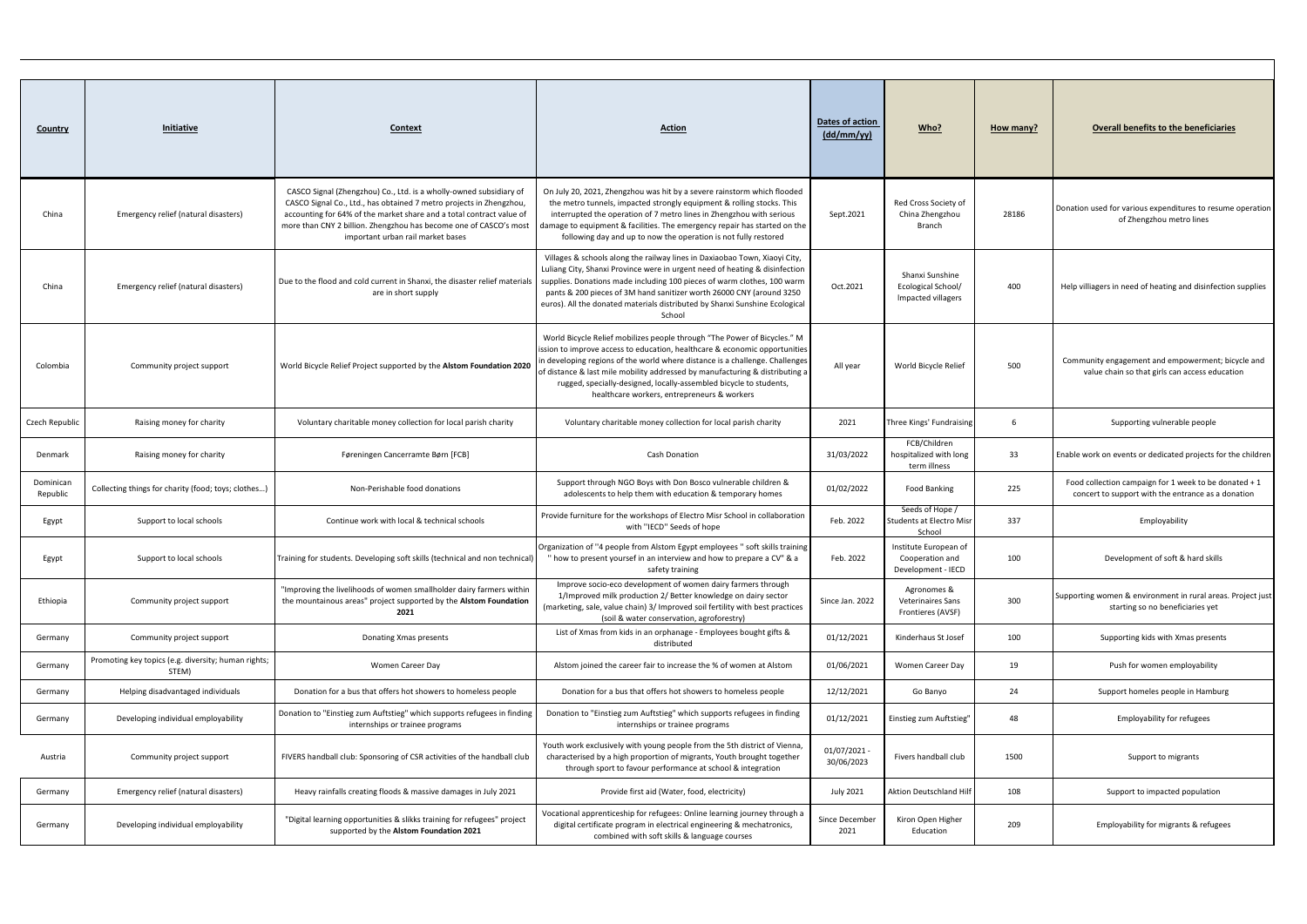| <b>Country</b> | <b>Initiative</b>                    | <b>Context</b>                                                                                                                     | <b>Action</b>                                                                                                                                                                                                                                                                                                                                                                          | Dates of action<br>$\frac{dd/mm / vy}{dy}$ | Who?                                                                                                                                                                     | How many? | <b>Overall benefits to the beneficiaries</b>                                                          |
|----------------|--------------------------------------|------------------------------------------------------------------------------------------------------------------------------------|----------------------------------------------------------------------------------------------------------------------------------------------------------------------------------------------------------------------------------------------------------------------------------------------------------------------------------------------------------------------------------------|--------------------------------------------|--------------------------------------------------------------------------------------------------------------------------------------------------------------------------|-----------|-------------------------------------------------------------------------------------------------------|
| Greece         | Helping disadvantaged individuals    | "Human Rights Awareness and Skills Development for Unaccompanied<br>Minors (UAMs)" project supported by the Alstom Foundation 2019 | Assisting unaccompanied minors (UAMs) in issues of skills and career<br>development as well as integration and human rights awareness. UAMs<br>aged 16-18 residing in ARSIS' accommodation structures, camps or other<br>units will be able to participate in workshops with a Career Consultant and<br>Human Rights Educator at ARSIS' Youth Support Centre (YSC) in<br>Thessaloniki. | Until Aug. 2021                            | ARSIS - Association for<br>the Social Support of<br>Youth (NGO) and the<br>Unaccompanied<br>migrant youth                                                                | 210       | Migrant youth on a first path towards integration and<br>employment                                   |
| Hong Kong      | Helping disadvantaged individuals    | Donation of used computers & accessories to support needy families in<br>the community                                             | Retired 44 laptops, 11 desktops, 1 printer, 4 LCD Monitors & IT accessories<br>(e.g. keyboard, mouse, connection cables etc.) donated to the Caritas<br>Computer Workshop (Caritas Computer Refurbish Project)                                                                                                                                                                         | 1/3/2021<br>11/6/2021                      | Caritas Computer<br>Workshop                                                                                                                                             | 60        | Support to deprived people or NPOs                                                                    |
| Hong Kong      | Raising money for charity            | Charity Fundraising Virtual Marathon Event - Enhance D&I awareness &<br>promote "Volunteer Leave"                                  | Alstom sponsored the enrolment free plus Volunteer Leave Day for staff<br>who participate the charity run organized by NPO CareER which facilitates<br>the differently abled people's education& career development                                                                                                                                                                    | 27/11/2021<br>12/12/2021                   | <b>CareER Association</b><br>Limited                                                                                                                                     | $\Delta$  | Facilitate differently abled people's education & career<br>development                               |
| Hong Kong      | Helping disadvantaged individuals    | "Make it work HK" project supported by the Alstom Foundation 2019                                                                  | Empower low-income workers by providing them trainings, counselling &<br>job opportunities in order to lift them out of poverty                                                                                                                                                                                                                                                        | Until Sept. 2021                           | French Chamber<br>Foundation                                                                                                                                             | 14        | Employability - Low income workers get new jobs or jobs<br>with an increase in average monthly income |
| India          | Emergency relief (natural disasters) | COVID 19                                                                                                                           | Ration kits + hygiene kits                                                                                                                                                                                                                                                                                                                                                             | 06/05/2021                                 | <b>Helping Hands Oldage</b><br>Home NGO /<br>Marginalized families                                                                                                       | 875       | Ration support for a month                                                                            |
| India          | Developing individual employability  | Supporting women from marginalized communities                                                                                     | Deliver training and ensuring job placement for young women                                                                                                                                                                                                                                                                                                                            | 10/10/2021                                 | Magic Bus / Young<br>women from poor<br>families                                                                                                                         | 125       | Jobs for the needy (total 125 to be trained & placed by end<br>of the year)                           |
| India          | Support to local schools             | ITI Madhepura (tech school) adoption                                                                                               | Impart training for teachers and students - upkill and improve facilities                                                                                                                                                                                                                                                                                                              | 20/12/2021                                 | ITI Madhepura school<br>via MSDS NGO /<br>Teachers & students                                                                                                            | 300       | Currently teachers are being trained and upskilled                                                    |
| India          | Support to local schools             | Support school infrastracture (Holy Cross School)                                                                                  | Play area upgradation, school benches etc.                                                                                                                                                                                                                                                                                                                                             | 30/12/2021                                 | Holy Cross School/<br>Students from needy<br>background                                                                                                                  | 1200      | Better infrastructure in the school                                                                   |
| India          | Community project support            | Infra support to Paragpur Govt school + Upgrade facilities at leprosy<br>hospital                                                  | Supporting Education & Healthcare                                                                                                                                                                                                                                                                                                                                                      | 11/10/2021                                 | Paragpur Govt school &<br>Kusht Rog Ashram via<br>United Way/<br>Marginalized families<br>children & elderly<br>people                                                   | 500       | Better infrastructure at shelter homes                                                                |
| India          | Socio-economic development           | Support Madhipura Christian Hospital                                                                                               | Provide latest healthcare equipment for critical illness                                                                                                                                                                                                                                                                                                                               | 27/2/2022                                  | Madhepura Christian<br>Hospital/ Marginalized<br>families                                                                                                                | 20000     | Knowledge on industry                                                                                 |
| India          | Helping disadvantaged individuals    | Joy of giving                                                                                                                      | Support children's needs from marginalized families                                                                                                                                                                                                                                                                                                                                    | 30/01/2022                                 | Holy cross school,<br>Primary school<br>Paragpur, Tara homes,<br>SoS village, St.Josephs's<br>school, Vanakanahalli<br>govt school/<br>Marginalized families<br>children | 3400      | Support children's education needs                                                                    |
| India          | Support to local schools             | Need for learning materials due to insufficient govt funds                                                                         | Donation of Training and learning Kit for Anganwadis                                                                                                                                                                                                                                                                                                                                   | 15/03/2022                                 | Government run<br>Anganwadis via United<br>Way/ Marginalized<br>families children                                                                                        | 9000      | Support early stage education of marginalised family children                                         |
| India          | Developing individual employability  | Promoting engineering topics                                                                                                       | Guest lectures at tech schools (MNNIT Allahabad, NIT Patna, NIT Trichy,<br>SJCE and other NITs)                                                                                                                                                                                                                                                                                        | 30/03/2022                                 | MNNIT Allahabad, NIT<br>Patna, NIT Trichy, SJCE<br>& other NITs/<br><b>Engineering students</b>                                                                          | 1500      | Knowledge on industry + promoting STEM topics                                                         |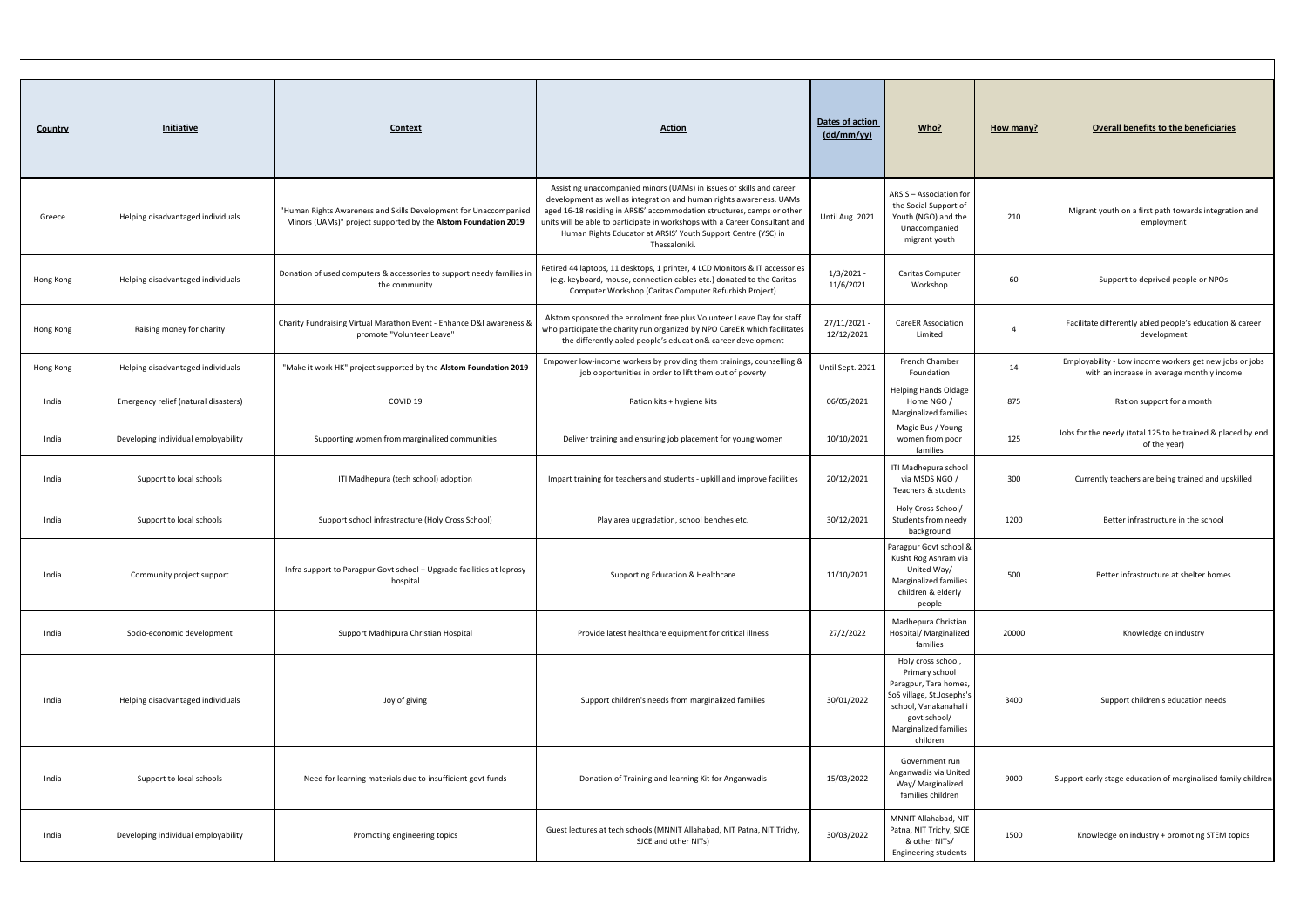| Country    | Initiative                                           | Context                                                                                                                                                                | <b>Action</b>                                                                                                                                                                                                                                             | Dates of action<br>$\frac{dd/mm / vy}{dy}$ | Who?                                                                                 | How many? | <b>Overall benefits to the beneficiaries</b>                                                                                                                                      |
|------------|------------------------------------------------------|------------------------------------------------------------------------------------------------------------------------------------------------------------------------|-----------------------------------------------------------------------------------------------------------------------------------------------------------------------------------------------------------------------------------------------------------|--------------------------------------------|--------------------------------------------------------------------------------------|-----------|-----------------------------------------------------------------------------------------------------------------------------------------------------------------------------------|
| India      | Community project support                            | "A mobile solution to welfare gaps Phase 2" project supported by the<br><b>Alstom Foundation 2019</b>                                                                  | Provide supplementary education & health facilities to impoverished &<br>highly under-served communities in 5 villages, and train local youth in<br>suitable vocational skills                                                                            | All year                                   | Pragya                                                                               | 3690      | Support education, health & employability                                                                                                                                         |
| India      | Community project support                            | "Water for Life II - Integrated water management program" supported<br>by the Alstom Foundation 2020                                                                   | Water conservation project                                                                                                                                                                                                                                | All year                                   | Objective France Inde                                                                | 1700      | Water conservation project                                                                                                                                                        |
| India      | Helping disadvantaged individuals                    | "Tara Outreach Centre" project supported by the Alstom Foundation<br>2020                                                                                              | Supporting foster home                                                                                                                                                                                                                                    | All year                                   | Onyva                                                                                | 68        | Supporting foster home                                                                                                                                                            |
| India      | Developing local supply chain sustainability         | "Strengthening of rural micro & nano enterprises through capacity<br>building at ecosystem level" project supported by the Alstom<br><b>Foundation 2020</b>            | Supporting women enterprises                                                                                                                                                                                                                              | All year                                   | <b>TIDE</b>                                                                          | 355       | Supporting women enterprises                                                                                                                                                      |
| India      | Community project support                            | 'Every Drop Counts - Rooftop rainweter harvesting & percolation pits at<br>Anekal Taluk" project supported by the Alstom Foundation 2020                               | Rain water harvesting                                                                                                                                                                                                                                     | All year                                   | United Way of<br>Bengaluru                                                           | 232       | Rain water harvesting                                                                                                                                                             |
| India      | Support to local schools                             | "Give the children a 2nd chance to be in school" project supported by<br>the Alstom Foundation 2020                                                                    | Bringing chidren back to school                                                                                                                                                                                                                           | All year                                   | Sree Padma Rani Mary<br>Mahila Mandali                                               | 103       | Bringing children back to school                                                                                                                                                  |
| Israel     | Collecting things for charity (food; toys; clothes)  | Collect infant formula powder campaign                                                                                                                                 | Employees donated baby food replacemrnt formula which can be bought at<br>any supermarket                                                                                                                                                                 | July-Aug. 2021                             | Baby Food Bank                                                                       | 15        | Support vulnerable population                                                                                                                                                     |
| Israel     | Support to local schools                             | Alstom Voluntering Day at a special needs school                                                                                                                       | Alstom employees volunteered at renovating some of the classrooms                                                                                                                                                                                         | Jan. 2022                                  | Ofarim special<br>education school                                                   | 52        | Support education through school renovation                                                                                                                                       |
| Israel     | Community project support                            | Hanukkah Joy                                                                                                                                                           | Small gifts for hopitalized children                                                                                                                                                                                                                      | 28/11/2021                                 | Carmel Hospital                                                                      | 120       | Support children                                                                                                                                                                  |
| Israel     | Developing individual employability                  | "Mifne-Skills Development, Employment Advancement & Economic<br>Empowerment for Underprivileged Women in Jerusalem" project<br>supported by the Alstom Foundation 2020 | Holistic program working with unemployed & underemployed females in<br>severe financial & personal distress.                                                                                                                                              | All year                                   | Be Atzmi                                                                             | 82        | 12-month program combining group workshops & personal<br>mentoring, dealing with the women's multiple & complex<br>barriers on their way to employment & economic<br>independence |
| Israel     | Developing individual employability                  | "Re-ignite the future - Life changing entrepreneurship" project<br>supported by the Alstom Foundation 2018                                                             | Program designed to provide disadvantaged & marginalized youth from East<br>Jerusalem, with a rare opportunity for a better socioeconomic future                                                                                                          | Until Oct. 2021                            | Unistream                                                                            | 343       | Support underpriviledged youth                                                                                                                                                    |
| Israel     | Developing individual employability                  | "Economic mobility & work-readiness course for isareli & Palestinian"<br>project supported by the Alstom Foundation 2021                                               | Course providing students with practical knowledge, skilkls & tools<br>(computerscience, social entrepreneurship, soft skills, project, etc),<br>internships & positions & specific mlodules on negotiation, mentoring,<br>interviews & applications, etc | Since Dec. 2021                            | MEET                                                                                 | 44        | Employability                                                                                                                                                                     |
| Kazakhstan | Community project support                            | Kazakhstan, as part of the USSR, participated in the Great Patriotic War.<br>665 veterans of the Great Patriotic War are old (90y), lonely and in need<br>of support   | An amount of money is transferred to Public Fund "Council of WWII<br>Veterans, Home Front Workers and Children of War" to be used for<br>supporting veterans                                                                                              | 15/06/2021                                 | "Council of WWII<br>veterans, home front<br>workers & children of<br>war" Foundation | 25        | 25 veterans received food baskets and got refurbishment of<br>homes                                                                                                               |
| Kazakhstan | Nature protection (Tree planting, biodiversity, etc) | Territory of Alstom site (EKZ) didn't have any trees or flowers                                                                                                        | 160 trees & bushes were planted by Alstom team                                                                                                                                                                                                            | 26/06/2021                                 | Nur Sultan citizens                                                                  | 160       | Beautiful landscape, fresh air, team building activity, D&I<br>activity                                                                                                           |
| Kazakhstan | Collecting things for charity (food; toys; clothes)  | Installation of a box for collecting clothes & toys at EKZ site                                                                                                        | Collecting thing for people in need followed by distribution to special<br>centers helping to vulnerable group                                                                                                                                            | 27/10/2021                                 | Istoki Dobra NGO / Club<br>Dobryakov / Vulnerable<br>families                        | 100       | Developing volunteering in Alstom promoting reusing                                                                                                                               |
| Kazakhstan | Helping disadvantaged individuals                    | Purchase of Christmas gifts to children with disabilities                                                                                                              | Contact with NGO to receive a list of children, looking for volunteers, buying<br>gifts, delivering them to NGO. Gift were purchased with own money of<br>employees                                                                                       | 25/11/2021                                 | Society of Children with<br>Disabilities NGO                                         | 45        | Developing volunteering in Alstom                                                                                                                                                 |
| Kazakhstan | Helping disadvantaged individuals                    | "Mentorship Program" project supported by the Alstom Foundation<br>2020                                                                                                | Mentorship program to help orphans & children deprived of parental care<br>so that they can discover their life potential & develop their independent<br>living skills through communication with adult volunteer mentors                                 | All year                                   | Dara Foundation /<br>Orphans & mentors                                               | 139       | <del>u ucveiup skilis &amp;</del><br>independent life through specially organized communication                                                                                   |
| Malaysia   | Emergency relief (natural disasters)                 | Heavy rainfall week of Dec.17 2021 caused flooding in several states<br>across Malaysia, displacing thousands people from homes, deaths &<br>damages                   | Flood relief activities such as food distribution, drinkable water, health &<br>hygiene and repairs through donation to Mercy NGO                                                                                                                         | 10/01/2022                                 | Mercy / Flood victims in<br>Hulu Langat, Selangor                                    | 1200      | Support to impacted population                                                                                                                                                    |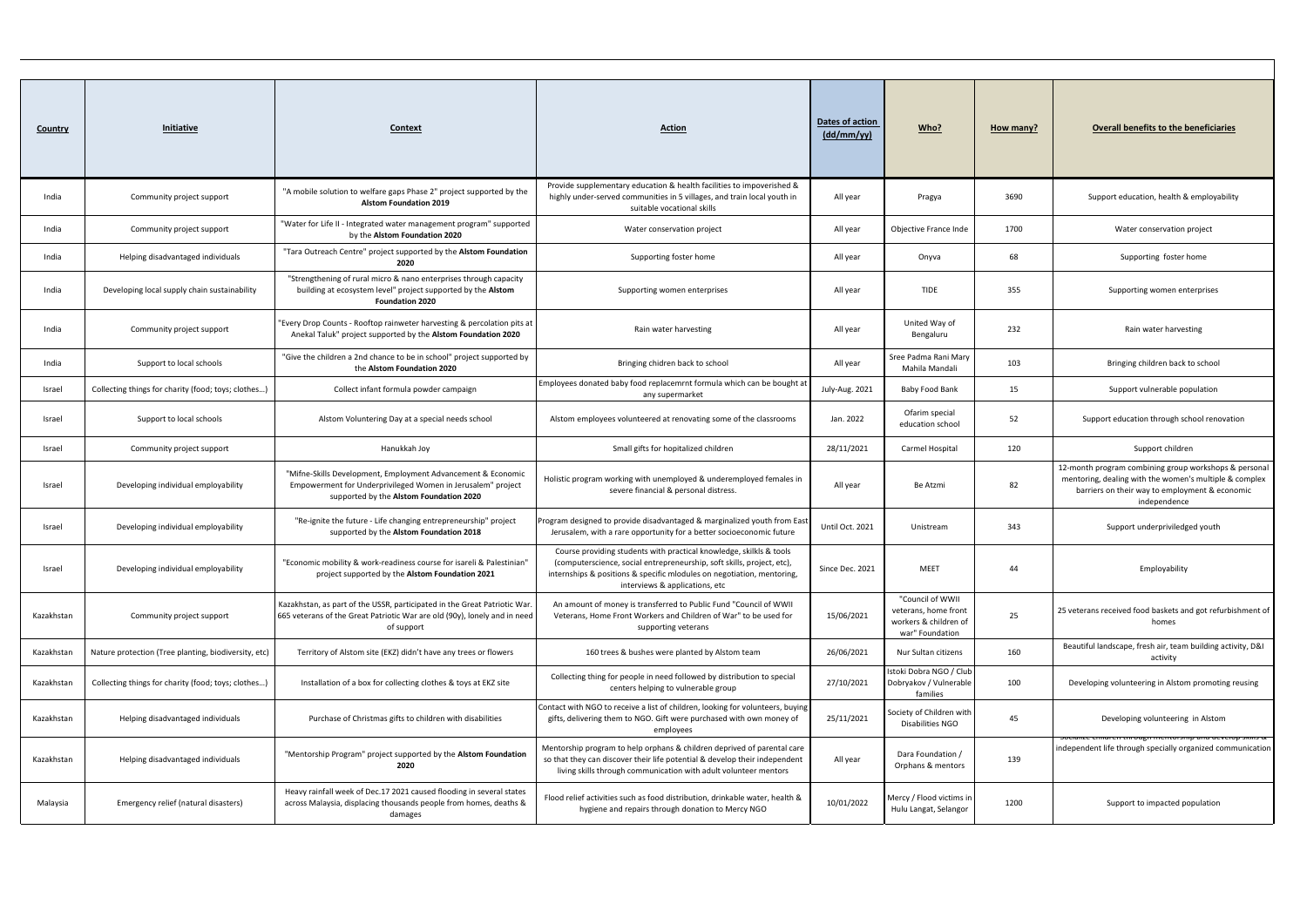| <b>Country</b> | <b>Initiative</b>                                    | Context                                                                                                                                                                                                                                                     | <b>Action</b>                                                                                                                                                                                                                                                                                                                                                                                                                                                                                                        | Dates of action<br>(dd/mm/yy) | Who?                                                                | How many? | <b>Overall benefits to the beneficiaries</b>                                                                                         |
|----------------|------------------------------------------------------|-------------------------------------------------------------------------------------------------------------------------------------------------------------------------------------------------------------------------------------------------------------|----------------------------------------------------------------------------------------------------------------------------------------------------------------------------------------------------------------------------------------------------------------------------------------------------------------------------------------------------------------------------------------------------------------------------------------------------------------------------------------------------------------------|-------------------------------|---------------------------------------------------------------------|-----------|--------------------------------------------------------------------------------------------------------------------------------------|
| Malaysia       | Nature protection (Tree planting, biodiversity, etc) | Up to 2,000 tons of textile wastes produced per day in Malaysia, or 5%<br>of solid waste that ends up in landfills, if not recycled. Kloth Cares (local<br>social entrepreneurship) addresses these challenges with 188 Fabric<br><b>Recycling Campaign</b> | A month-long clothes/fabrics donation to reduce fabrics ending up in<br>landfills. Donation of used clothes done through Kloth Cares' designated<br>public deposit bins                                                                                                                                                                                                                                                                                                                                              | 16/2/2022<br>16/3/2022        | Kloth Care                                                          | 47        | Support to environment through waste management &<br>recycling                                                                       |
| Malaysia       | Site cleaning (Beach, forest, city, etc)             | KSNP Volunteer Day - Mangrove Clean-up                                                                                                                                                                                                                      | Collaboration with KSNP for mangrove forest cleaning activity at Kuala<br>Selangor                                                                                                                                                                                                                                                                                                                                                                                                                                   | 26/2/2022                     | <b>KSNP</b>                                                         | 40        | Support to environment                                                                                                               |
| Mexico         | Volunteering in support of charities (time + effort) | Support library renovation project, helping to design safe spaces and<br>generate growth opportunities                                                                                                                                                      | Rehabilitate a library area, meeting infrastructure and equipment needs                                                                                                                                                                                                                                                                                                                                                                                                                                              | 10/12/2021                    | Public Library Las<br>Luciernagas                                   | 200       | Offer better opportunities, computer skills in particular to<br>community                                                            |
| Mexico         | Emergency relief (natural disasters)                 | Flooding disasters in Hidalgo triggered the collect                                                                                                                                                                                                         | Donation of first hand items to support the people in need                                                                                                                                                                                                                                                                                                                                                                                                                                                           | 14/09/2021                    | DIF Hidalgo<br>(Government<br>institution)                          | 100       | Support for the people with flooded houses                                                                                           |
| Mexico         | Community project support                            | "Energy access for Santa Catarina" project support by the Alstom<br><b>Foundation 2020</b>                                                                                                                                                                  | Make renewable energy technology & job trainings accessible to the Pai Pai<br>indigenous community by installing solar photovoltaic power to schools,<br>health clinics, homes, farms, orphanages & small businesses. Model ensures<br>project sustainability & community involvement: Families are trained in the<br>basics of solar energy and in how to clean & maintain their system                                                                                                                             | Until Jan. 2022               | Pai pai indigenous<br>community through<br><b>Grid Alternatives</b> | 84        | Provide energy to inhabitants                                                                                                        |
| Mexico         | Community project support                            | "Mediating acute water scarcity & contamination issues in rural<br>Guanajuato" project supported by the Alstom Foundation 2021                                                                                                                              | Install 15 Rainwater Harvesting Systems & implement intensiuve community<br>education in Los Ricos de Arriba                                                                                                                                                                                                                                                                                                                                                                                                         | Since Dec. 2021               | Caminos de Agua                                                     | 125       | Access to clean & safe water for rural villages                                                                                      |
| Morocco        | <b>Blood donations</b>                               | Need of blood donations (1000/day vs 500/day currently)                                                                                                                                                                                                     | Organization of a blood donation day on Fez site<br>GO from TOP Management                                                                                                                                                                                                                                                                                                                                                                                                                                           | 09/12/2021                    | Centre National de<br>Transfusion sanguine                          | 180       | Support health sector                                                                                                                |
| Morocco        | Helping disadvantaged individuals                    | Heure Joyeuse : need for young people to move to their workplace<br>(internship, work). Develop mobility culture                                                                                                                                            | Donation of 5 bicycles                                                                                                                                                                                                                                                                                                                                                                                                                                                                                               | 29/10/2021                    | Heure Joyeuse                                                       | 5         | Access to mobility                                                                                                                   |
| Morocco        | Developing individual employability                  | "Najah I: Large-scale Training & Professional Integration Project for<br>Young People" project supported by the Alstom Foundation 2020                                                                                                                      | Integration of disadvantaged young Moroccans into sustainable<br>employment through the development of innovative measures. 2 axes: 1/<br>Contribution to the training & socio-professional integration of young<br>unemployed people 2/ Contribution to the capacity-building of Moroccan<br>associations. Program includes innovative support system for<br>entrepreneurship, reinforced pedagogical & educative abilities,<br>diversification of associations' financial resources to ensure actions over<br>time | Until Nov. 2021               | Unemployed youth<br>through Apprentis<br>d'Auteuil                  | 1055      | Employability of disadvantaged youth                                                                                                 |
| Netherlands    | Helping disadvantaged individuals                    | Disabled children                                                                                                                                                                                                                                           | Annual chocolate for Christmas gift bought from SWGN, 100%goes to<br>mentally disabled children to take a holiday                                                                                                                                                                                                                                                                                                                                                                                                    | Dec. 2021                     | SWGN                                                                | 100       | Disabled children                                                                                                                    |
| Netherlands    | Site cleaning (Beach, forest, city, etc)             | Local cleaning initiatives                                                                                                                                                                                                                                  | Eneco Beach Clean Cup, initiative for beach cleaning in NL (and BE) on<br>March 20, 2022                                                                                                                                                                                                                                                                                                                                                                                                                             | 20/03/2022                    | Eneco Beach Clean Cup                                               | 50        | Nature, employee team building, awareness of environment                                                                             |
| Netherlands    | Community project support                            | Community project support                                                                                                                                                                                                                                   | Working with the site nldoet.nl a collection of social organisations that need<br>help, people can volunteer for small projects for one or two days in March                                                                                                                                                                                                                                                                                                                                                         | 11 & 12 March<br>2022         | nldoet.nl a                                                         | 50        | Social organisations with small jobs to be done benefit from<br>volunteer work                                                       |
| Norway         | Helping disadvantaged individuals                    | Sykehusbarn (The Hospital Children) - Charity supporting childrens in<br>hospital (long term stay); Activities/Social need                                                                                                                                  | Donation to a defined/earmarked project within the Charity, "base"<br>donation of 50 kNOK (6,5 kEUR)                                                                                                                                                                                                                                                                                                                                                                                                                 | 24/12/2021                    | Sykehusbarn / Children<br>hospitalized                              | 30        | Support the charity to enable work on dedicated project in<br>hospital for children with long term illness (wellbeing<br>activities) |
| Panama         | Collecting things for charity (food; toys; clothes)  | Non-Perishable food donations                                                                                                                                                                                                                               | Non-perishable food donations is made for the food bank to support 300<br>organizations nationwide & ensure necessary food for low-income people,<br>especially children                                                                                                                                                                                                                                                                                                                                             | 10/07/2021                    | Panama Food Banking                                                 | 450       | Support to vulnerable population                                                                                                     |
| Panama         | Raising money for charity                            | Walk in benefit for kid with cancer                                                                                                                                                                                                                         | Fundacion Amigos performs walks & programs to raise funds for children<br>with leukemia & cancer                                                                                                                                                                                                                                                                                                                                                                                                                     | 22/10/2021                    | FANLYC                                                              | 400       | Fanlyc programs support treatment of thousands of children<br>& adolescents diagnosed with cancer                                    |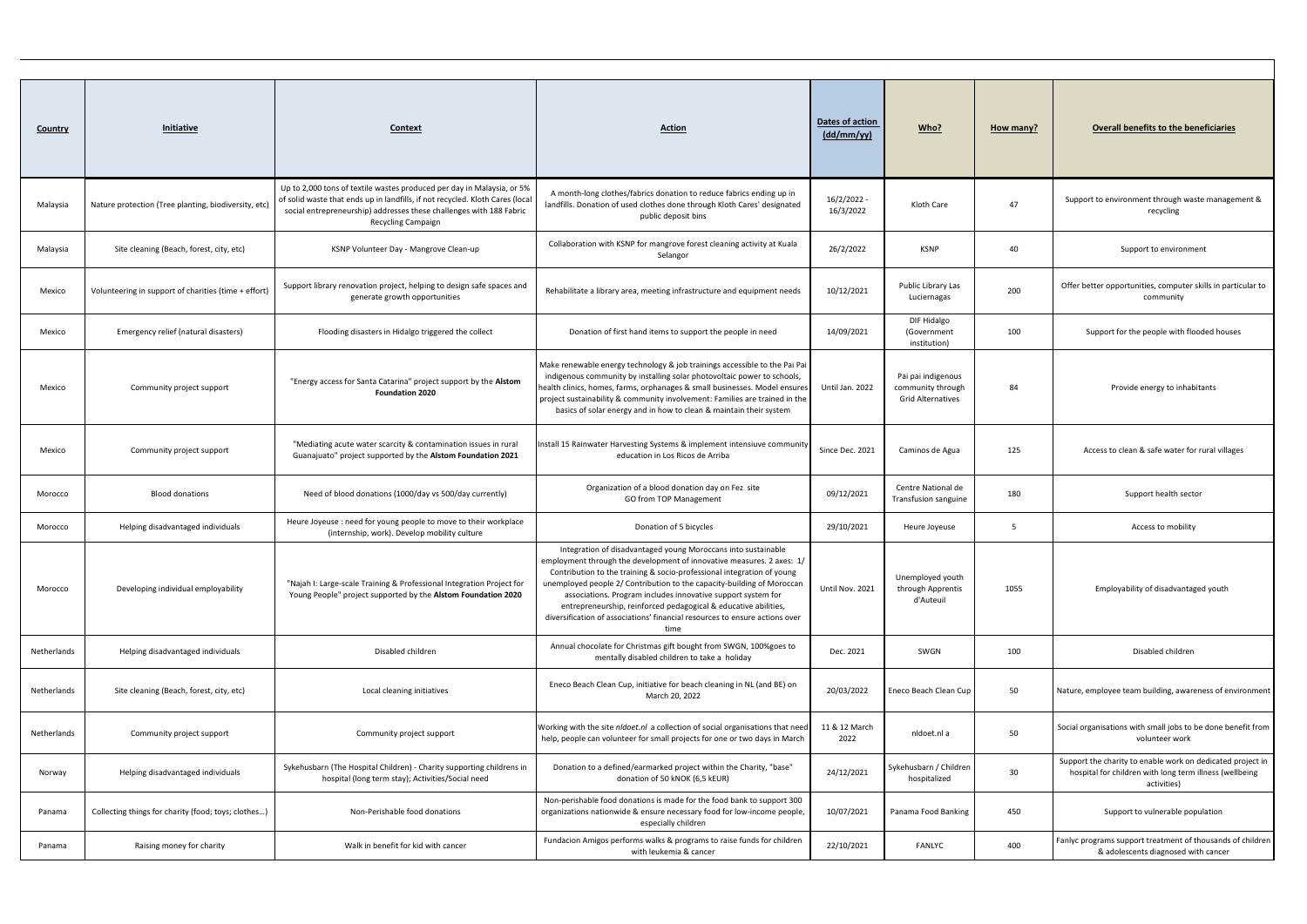| <b>Country</b> | <b>Initiative</b>                                   | Context                                                                                                                                                                                     | <b>Action</b>                                                                                                                                                                                                                                                                                                                                                                                                                                                                                                                                                                                                                                   | Dates of action<br>$\frac{dd/mm / yy)}{}$ | Who?                                                                     | How many? | <b>Overall benefits to the beneficiaries</b>                                                                             |
|----------------|-----------------------------------------------------|---------------------------------------------------------------------------------------------------------------------------------------------------------------------------------------------|-------------------------------------------------------------------------------------------------------------------------------------------------------------------------------------------------------------------------------------------------------------------------------------------------------------------------------------------------------------------------------------------------------------------------------------------------------------------------------------------------------------------------------------------------------------------------------------------------------------------------------------------------|-------------------------------------------|--------------------------------------------------------------------------|-----------|--------------------------------------------------------------------------------------------------------------------------|
| Panama         | Collecting things for charity (food; toys; clothes) | Non-Perishable food donations                                                                                                                                                               | Non-perishable food donations is made for the food bank to support 300<br>organizations nationwide & ensure necessary food for low-income people,<br>especially children                                                                                                                                                                                                                                                                                                                                                                                                                                                                        | 10/01/2022                                | Panama Food Banking                                                      | 450       | Support to vulnerable population                                                                                         |
| Panama         | Developing individual employability                 | "Soft and Technical Skills Training for Women in social vulnerability<br>(CAPTA)" project supported by the Alstom Foundation 2019                                                           | CAPTA program is as follows: a) Recruitment (3 weeks before the<br>Foundation Cycle), b) Introduction and Interview (1 week before the<br>Foundation Cycle), c) Foundation Cycle, CAPTA's psychosocial component<br>with over 200h of classroom time d) Technical Development, where<br>participants receive technical training with a partnering business, e)<br>Graduation & job placement, women who successfully complete the<br>program are matched with an employer                                                                                                                                                                       | Until June 2021                           | Calicanto/women                                                          | 113       | Women participating in psychosocial trainings to learn on<br>behavior & ability to succeed and reintegrate labour market |
| Peru           | Community project support                           | "Construction of green spaces in a shanty town" project supported by<br>the Alstom Foundation 2019                                                                                          | improve the living conditions of the shantytown Ensenada's inhabitants                                                                                                                                                                                                                                                                                                                                                                                                                                                                                                                                                                          | All year                                  | Mano a Mano                                                              | 3914      | Improve the living conditions of the shantytown Ensenada's<br>inhabitants                                                |
| Peru           | Community project support                           | "Indigenous economies- Vibrant forests for thriving communities"<br>project supported by the Alstom Foundation 2020                                                                         | Large portions of forestland are destroyed to harvest products that global<br>markets demand (Coffee, cocoa, palm oil, etc). Indigenous communities<br>who depend on forests for their livelihoods are then put under immense<br>pressure to engage in large-scale single crop production which relies<br>heavily on pesticides. Through the project, Indigenous communities can<br>protect forests & biodiversity, enhance their livelihoods & access high-value<br>markets for sustainably-produced products. It involves long-term technical<br>skills development, inclusive economic growth & improved governance<br>in native communities | All year                                  | Indigenous local<br>population through<br>Rainforest Alliance            | 850       | Protect environment, enhance local community livelihoods &<br>develop long-term technical skills                         |
| Philippines    | Helping disadvantaged individuals                   | World Water Day celebration through the Race for Water Virtual Run<br>2021 by Waves for Water Philippines to raise awareness on clean water<br>access inequality                            | 19 Alstom employees signed up to the event. Goal was to walk, run, bike as<br>much as they can where the covered distance (kilometers) was converted<br>into liters of water.                                                                                                                                                                                                                                                                                                                                                                                                                                                                   | 01/04/2021                                | Aeta Community in<br>Porac, Pampanga /<br>Waves for Water<br>Philippines | 134       | Support environment & water                                                                                              |
| Philippines    | Support to local schools                            | Partnership with Binhi English Literacy Foundation Inc. to provide<br>Christmas packs to scholars. Packs contained books or toys and food for<br>the scholar and its family                 | Foundation invited Alstom to participate in the initiative involving 20<br>scholars                                                                                                                                                                                                                                                                                                                                                                                                                                                                                                                                                             | 16/12/2021                                | Binhi English Literacy<br>Foundation Inc                                 | 100       | Supporting underpriviledged familes (Assumption 5<br>members/family)                                                     |
| Philippines    | Emergency relief (natural disasters)                | Typhoon Odette in Dec. 2021 caused severe damages in the Philippines                                                                                                                        | Relief activities such as food distribution, drinkable water, health & hygiene<br>and repairs through donation to Ramon Aboitiz Foundation Inc (RAFI) NGO                                                                                                                                                                                                                                                                                                                                                                                                                                                                                       | Jan. 2022                                 | Water & Life / Victims of<br>Typhoon Odette                              | 345       | Support to impacted population                                                                                           |
| Philippines    | Emergency relief (natural disasters)                | Typhoon Odette in Dec. 2021 caused severe damages in the Philippines                                                                                                                        | Relief activities such as food distribution, drinkable water, health & hygiene<br>and repairs through donation to Ramon Aboitiz Foundation Inc (RAFI) NGO                                                                                                                                                                                                                                                                                                                                                                                                                                                                                       | 10/01/2022                                | RAFI / Typhoon victims                                                   | 696       | Support to impacted population                                                                                           |
| Poland         | Support to local Colleges/Universities              | As part of long-term cooperation with Silesian University of Technology<br>Alstom helps students choose their career path by organizing trips for<br>them presenting work in our facilities | 3 site tours for students organized. Students could see how trains are<br>produced, use simulators of painting & welding, get acquainted with DIS<br>activities (Visit to production, server room & lab)                                                                                                                                                                                                                                                                                                                                                                                                                                        | 16.06.2021, 18.06.<br>2021, 23.06.2021    | Silesian University of<br>Technology/ Students                           | 37        | Employability - Supporting career development opportunities<br>after graduation, assistance in choosing a specialization |
| Poland         | Community project support                           | Ex-BT employee participated in Poland Business Run                                                                                                                                          | Due to Covid, virtual run with each participant had a 4 km route to cover<br>independently in a selected location                                                                                                                                                                                                                                                                                                                                                                                                                                                                                                                               | 05/09/2021                                | Fundacja Poland<br><b>Business Run</b>                                   | 11        | Supporting beneficiaries with amputations & mobility<br>disabilities                                                     |
| Poland         | Helping disadvantaged individuals                   | Charity action "We change kilometeres into zlotys". Yearly action in<br>cooperation with "Biegamy z sercem" Fundation<br>(www.biegamyzsercem.pl) involving all Alstom employees             | Special dedicated application Alstom employees were running, biking,<br>walking & achieving the highest number of km to meet the goal of 200,000                                                                                                                                                                                                                                                                                                                                                                                                                                                                                                | 01.09.2021-<br>31.09.2021                 | "Biegamy z sercem"<br>Fundation<br>(www.biegamyzsercem.<br>pl)           | 607       | Treatment of sick children, charges of the Foundation                                                                    |
| Qatar          | Developing individual employability                 | "Head Start" focuses on CV writing, interviewing and internships                                                                                                                            | Event arranged by INJAZ Qatar for 22nd March 2022                                                                                                                                                                                                                                                                                                                                                                                                                                                                                                                                                                                               | 22/03/2022                                | NJAZ & Hamad Medical<br>Corporation                                      | 50        | Employability                                                                                                            |
| Romania        | Helping disadvantaged individuals                   | Partnership with Capital Filles which works with different highschools in<br>Bucharest & other few cities to find mentors for disadvantaged girls &<br>help them access better education    | Mobilization of few mentors                                                                                                                                                                                                                                                                                                                                                                                                                                                                                                                                                                                                                     | 01/10/2021<br>31/05/2022                  | Capitall Filles Romania                                                  | 35        | Get better prepared for highschool graduation exam &<br>admission to university, understanding of job market             |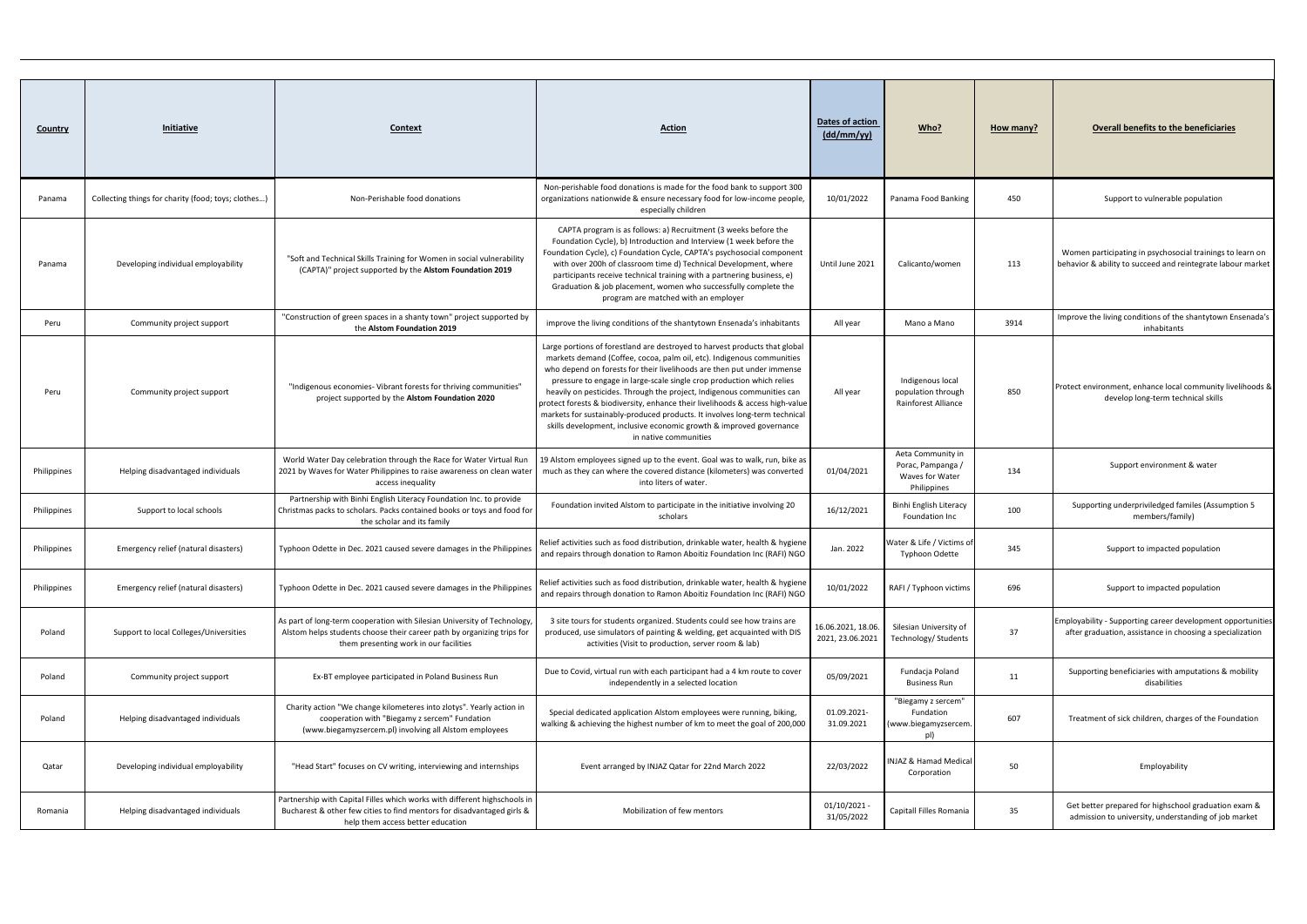| <b>Country</b> | Initiative                                           | Context                                                                                                                                                                                                                     | <b>Action</b>                                                                                                                                                                                                                                                                                                     | Dates of action<br>(dd/mm/yy) | Who?                                                                    | How many? | <b>Overall benefits to the beneficiaries</b>                                                                                                                                                                                      |
|----------------|------------------------------------------------------|-----------------------------------------------------------------------------------------------------------------------------------------------------------------------------------------------------------------------------|-------------------------------------------------------------------------------------------------------------------------------------------------------------------------------------------------------------------------------------------------------------------------------------------------------------------|-------------------------------|-------------------------------------------------------------------------|-----------|-----------------------------------------------------------------------------------------------------------------------------------------------------------------------------------------------------------------------------------|
| Romania        | Collecting things for charity (food; toys; clothes)  | During the pandemic, 2 centers for kids & adults with disabilities who<br>needed help identified                                                                                                                            | Money, clothes, shoes & first need things collected for these people. The 2<br>places are located in the proximity of Bucharest, in Peris & Tancabesti                                                                                                                                                            | 01.01.2022<br>31.01.2022      | Centrul de Abilitare si<br>Reabilitare                                  | 90        | Supporting disabled & vulnerable people for Winter with<br>clothes & shoes, bed covers & hygiene products                                                                                                                         |
| Saudi Arabia   | Support to local Colleges/Universities               | local university - Phases 1&2                                                                                                                                                                                               | Development & design a project lab for electrical engineers students in Design & development of an electrical laboratory in King Saud University<br>serving local students within the engineering college - Phases 1&2                                                                                            | All year                      | King Saud University /<br>Students                                      | 400       | Emplyability through experienced graduates, interaction<br>with industry, innovative solutions encouraged, knowledge in<br>transportations and signaling sectors, soft/essential skills<br>developed                              |
| Senegal        | Support to local schools                             | Seydou Nourou Tall High School is a high school with 1400 students. It is<br>one of the best high schools in terms of academic results, but facing<br>difficulties for furnitures (Lack of tables & chairs for the library) | Donation of tables & chairs for the library using local labor                                                                                                                                                                                                                                                     | 21/10/2021                    | Seydou Nourou Tall<br>High Schoo                                        | 1400      | Support education through furnitures                                                                                                                                                                                              |
| Senegal        | Encouraging local start-ups                          | NGO Green Senegal is very active on development, environment &<br>women's empowerment. It supports groups of women who are active in<br>the processing of cereal products & fishery products                                | Equipment donation for processing cereals                                                                                                                                                                                                                                                                         | 26/02/2022                    | Green Senegal NGO                                                       | 500       | Women Empowerment. Access to local products at the<br>district level                                                                                                                                                              |
| Senegal        | Helping disadvantaged individuals                    | Hospital "service des maladies infectueuses" is the front office of the<br>global action against Covid . It lacks periodically basics need : gloves,<br>mask, etc                                                           | Donation of Covid essential protective personal equipment : glasses,<br>goggles, gloves                                                                                                                                                                                                                           | <b>March 2022</b>             | Hospital                                                                | 450       | Pandemic context                                                                                                                                                                                                                  |
| Senegal        | Support to local schools                             | "A quality education, locally, for secondary<br>school children in Lompoul" project supported by the Alstom<br><b>Foundation 2019</b>                                                                                       | Equip secondary school of Lompoul with access to electricity through<br>connecting it to the grid, retrofitting its 5 classes, the school headmaster's<br>office, a computer class & its water pump with lighting and power sockets<br>to connect digital pedagogical tools                                       | Until                         | <b>Electriciens Sans</b><br>Frontieres                                  | 261       | Support to education through access to energy                                                                                                                                                                                     |
| Senegal        | Nature protection (Tree planting, biodiversity, etc) | "Women empowerment for the safeguarding & valorization of the<br>mangrove" project supported by the Alstom Foundation 2020                                                                                                  | Develop a sustainable management of the mangrove through activities<br>involving women organizations to create an energy distribution network &<br>trainings, biodiversity management, public reforestation campaigns,<br>sensitization to environmental issues, promotion of clean & renewable<br>energy sources | All year                      | Le Partenariat                                                          | 3000      | Support on environment & women empowerment                                                                                                                                                                                        |
| South Africa   | Support to local schools                             | Maths & Science Lecture and learner Development (TVET Collages)                                                                                                                                                             | Continuation of a 3-year programme that started in March 2019 and ended<br>in December 2021                                                                                                                                                                                                                       | All year                      | <b>Provincial Department</b><br>of Education                            | 1193      | Teachers sharpen content delivery skills & learners are<br>assisted with material for better understanding in Maths &<br>Science                                                                                                  |
| South Africa   | Support to local schools                             | As part of Gibela's commitment to the contractual obligations ED, Gibela<br>has donated mobile libraries to high schools                                                                                                    | Donation of mobile libraries to 10 high schools in Ekurhuleni and Thwane<br><b>Metropolitan Cities</b>                                                                                                                                                                                                            | All year                      | <b>Provincial Department</b><br>of Education                            | 11000     | Support to children to read a book and expand language and<br>creative skills                                                                                                                                                     |
| South Africa   | Support to local schools                             | For Youth Day celebrated annually in SA, Ubunye supported a local<br>school                                                                                                                                                 | List of motivational & inspirational books were selected & donated to Nigel<br>Secondarys School Library to encourage reading. Books were handed over<br>with a planned event that included Ubunye staff & reknowned guest<br>speaker/author Qaanita Hunter                                                       | 16/06/2021                    | Nigel Secondary School                                                  | 1417      | Support to school children through access to reading<br>material & help enhance their education                                                                                                                                   |
| South Africa   | Helping disadvantaged individuals                    | In Support of Mandela Day in SA 18th July, support to Vita Nova Centre<br>in catering individual with disablities that need them to be taken care of<br>constantly                                                          | Blankets and socks donated to all patients to keep warm during winter                                                                                                                                                                                                                                             | 18/07/2021                    | Vita Nova Centre                                                        | 117       | Support to individuals with disabilities                                                                                                                                                                                          |
| South Africa   | Support to local schools                             | "After school & life skills " project supported by the Alstom Foundation<br>2020                                                                                                                                            | Main goal to help 250 vulnerable children affected and/or infected by AIDS<br>to improve their schooling performances & to acquire basic life skills during<br>one year                                                                                                                                           | All year                      | Alra Park Primary and<br><b>Happiness Primary</b><br>School through FXB | 250       | 1. Improved school performance and encourage to pursue<br>further studies; 2. Enhanced psychosocial status of youth<br>beneficiaries; 3. Enhanced life skills of the youth and their<br>leadership: 4. Raised community awareness |
| South Africa   | Community project support                            | "Solar PV for Chance Children's Home" project supported by the Alstom<br><b>Foundation 2020</b>                                                                                                                             | Assist the Chance Children's home reduce their electricity costs for savings.<br>"Design a Difference" program developed 2 models allowing solar PV<br>renewable energy systems to be used by non-profits to reduce their<br>electricity operational costs                                                        | All year                      | <b>Engineers Without</b><br>Borders South Africa                        | 86        | Help reduce the cost of the electricity bill for the Chance<br>Childrens Home, this in turn will allow the faciltiy to use the<br>savings towards                                                                                 |
| South Africa   | Emergency relief (natural disasters)                 | Social unrests, lootings & massive destructions occured in Summer 2021<br>after Zuma' arrestation, which broke many supply chains in food &<br>medical areas                                                                | Rebuild school infrastructure                                                                                                                                                                                                                                                                                     | Nov. 2021                     | Gift of the Givers                                                      | 1168      | Support education through new school infrastructure                                                                                                                                                                               |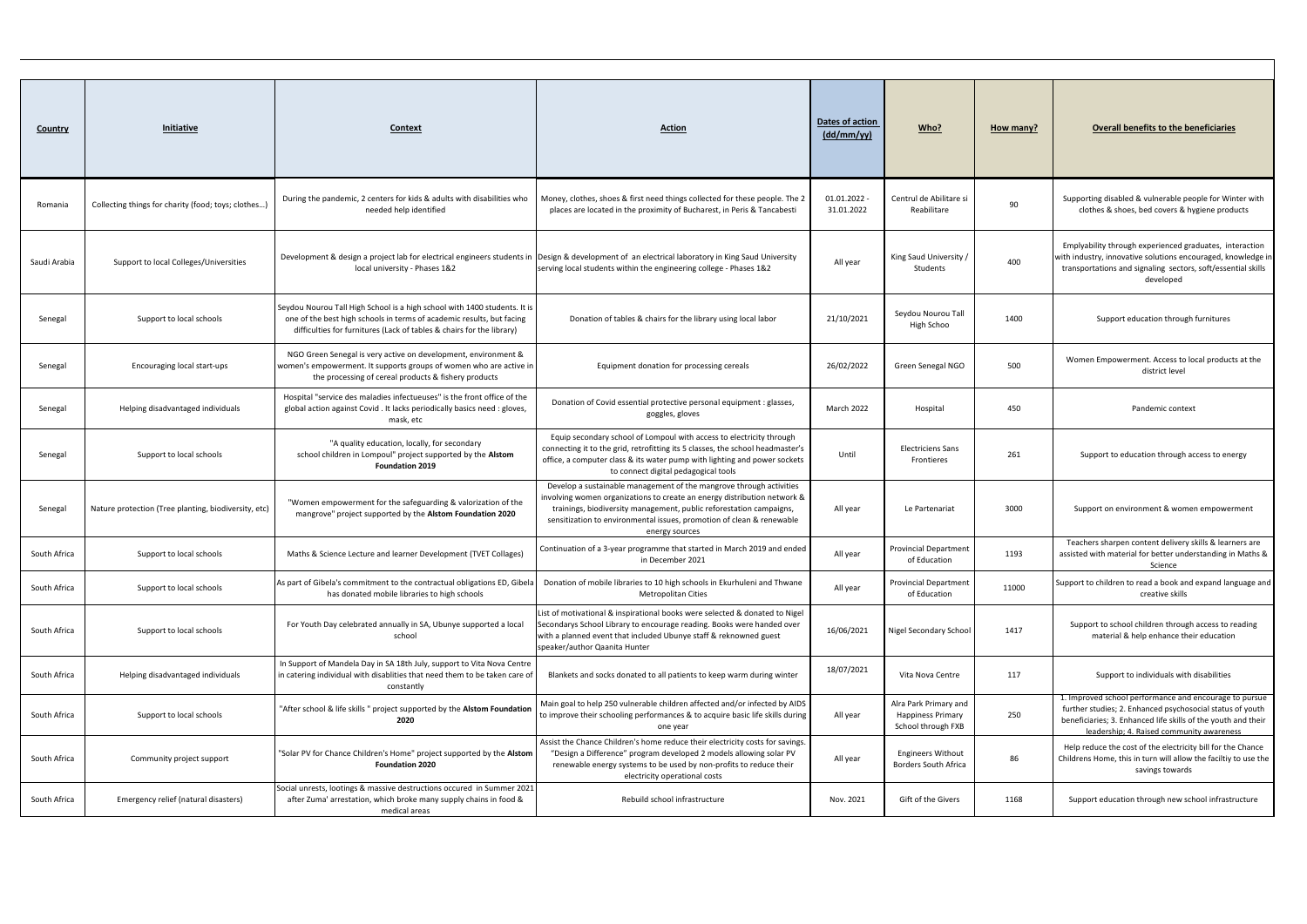| <u>Country</u> | <b>Initiative</b>                                            | <b>Context</b>                                                                                                                                                                                                       | <b>Action</b>                                                                                                                                                                                                                                                                                             | Dates of action<br>$\frac{dd/mm / yy}{ }$ | Who?                                                   | How many? | <b>Overall benefits to the beneficiaries</b>                                                 |
|----------------|--------------------------------------------------------------|----------------------------------------------------------------------------------------------------------------------------------------------------------------------------------------------------------------------|-----------------------------------------------------------------------------------------------------------------------------------------------------------------------------------------------------------------------------------------------------------------------------------------------------------|-------------------------------------------|--------------------------------------------------------|-----------|----------------------------------------------------------------------------------------------|
| Spain          | Promoting key topics (e.g. diversity; human rights;<br>STEM) | I+E Foundation (Fundación Innovación España)                                                                                                                                                                         | Support R&D and innovation pillars, promoting Spain as best place to<br>establish & develop companies who are strong on innovation & supporting<br>the set up of Innovation & Competency Centers. All actions in collaboration<br>with Public Administrations to improve the business & social network    | All year                                  | Fundación Innovación<br>España                         | 144       | Promoting Innovation & Competency Centers                                                    |
| Spain          | Promoting key topics (e.g. diversity; human rights;<br>STEM) | 'VIRTUAL Women Race" - Charity Race for Breast cancer in Barcelona &<br>Madrid streets. Initiative organised in several cities                                                                                       | Online virtual race organized for Alstom women 25 Oct (Madrid) & 8 Nov<br>(Bcn) - 120 runners                                                                                                                                                                                                             | October2021 &<br>November 2021            | Charity Race for Breast<br>cancer                      | 20        | Collaboration with NGO for investigation & projects on<br>breast cancer. Awareness raising   |
| Spain          | Volunteering in support of charities (time + effort)         | "Freno al ICTUS Bike Race", First Edition                                                                                                                                                                            | Organise online virtual race for all employees 2021: From 22 - 31 Oct                                                                                                                                                                                                                                     | October 2021                              | Freno al ICTUS                                         | 20        | Collaboration with NGO for investigation & projects on<br>breast cancer. Awareness raising   |
| Spain          | Support to local Colleges/Universities                       | Support and employability to local communities                                                                                                                                                                       | ALSTOM TALENT ENERGY: Program to recruit engineering students including<br>the staffing of 6 candidates that have finished their engineering studies<br>from April 21 to Nov 22 + 14 candidates from Dec 21 to March 22. Incl.<br>advertisement campaign & screening interviews                           | All year                                  | Schools                                                | 20        | Visibility of Alstom & Employability                                                         |
| Spain          | <b>Blood donations</b>                                       | <b>Blood donation</b>                                                                                                                                                                                                | Alstom staff participates in preparing a CITADIS tram for making a blood<br>donation bank. Alstom staff proceed to disassemble handles & passenger<br>seats - 104 people donated                                                                                                                          | 04/09/2021                                | Hospitals                                              | 312       | Support heath & medical sectors                                                              |
| Spain          | Collecting things for charity (food; toys; clothes)          | Clothes collection                                                                                                                                                                                                   | Collaboration with "La fundació amiga" for collecting clothes in diferents<br>workshops for 3 months in Winter: 1170 kg                                                                                                                                                                                   | January 2022                              | La fundació amiga                                      | 1170      | Supporting vulnerable population                                                             |
| Spain          | Collecting things for charity (food; toys; clothes)          | Delivery for several NGOs of Xmas gifts                                                                                                                                                                              | Donation of remaining Christmas food baskets 21/22 from Alstom to Banco<br>de Alimentos: 487 kg (51 baskets)                                                                                                                                                                                              | January 2022                              | <b>Various NGOs</b>                                    | 487       | Supporting vulnerable population                                                             |
| Spain          | Raising money for charity                                    | Through health activity, collaboration with the largest foods campaign<br>for disadvantaged people. Alstom employees ran 5, 10 or 20 km & total<br>length is converted into EUR for food given to Banco de Alimentos | 5th Virtual Corporate Race in favour of La Palma (Bank of food) - 65 runners<br>$= 1298$ EUR donated = 1298 kg of food                                                                                                                                                                                    | December 2021                             | La Palma (Food Bank)                                   | 1298      | Supporting vulnerable population                                                             |
| Spain          | Collecting things for charity (food; toys; clothes)          | Need for social contribution to deprived local community                                                                                                                                                             | Toys donation campaign 21/22 for Xmas in favour of Red Cross. 137 packs of<br>toys or 4030 EUR (Half payed by employees, half payed by Alstom)                                                                                                                                                            | December 2021                             | <b>Red Cross</b>                                       | 137       | Supporting vulnerable population                                                             |
| Spain          | Helping disadvantaged individuals                            | Toys Campaign - Koopera Caritas                                                                                                                                                                                      | Campaign that recycle toys & create new ones for sale in stores associated<br>to Caritas. People involved in recycling process are vulnerable people. 43 kg<br>recycled                                                                                                                                   | 24/11/2022                                | Caritas                                                | 43        | Supporting vulnerable population                                                             |
| Spain          | Promoting key topics (e.g. diversity; human rights;<br>STEM) | CEO por la diversitad                                                                                                                                                                                                | CEO por la diversitad                                                                                                                                                                                                                                                                                     | 01/07/2022                                | <b>Fundacion Adecco</b>                                | 13        | Promoting diversity                                                                          |
| Spain          | Helping disadvantaged individuals                            | Collaboration with ONCE foundation in several fields (mobility among<br>others)                                                                                                                                      | Fundacion ONCE - Agreement signed to work on the design for all concept<br>(Accesibility) & hire disabled people. Staffing HR meetings+ CVs exchanged                                                                                                                                                     | All year                                  | <b>Fundacion ONCE</b>                                  | 6         | Supporting disabled people                                                                   |
| Spain          | Nature protection (Tree planting, biodiversity, etc)         | "Plastic beings" project supported by the Alstom Foundation 2019                                                                                                                                                     | Different actions: 1.- Awareness videos produced on youtube & e-learning<br>for children about "How to become a sustainable & healthy expert" & "How<br>to reduce your environmental footprint & take care of your health" 2.-<br>Reduction of plastic in the different sites by delivering steel bottles | All year                                  | <b>Fundacion Vivo Sano</b>                             | 5966      | <b>Environment awareness</b>                                                                 |
| Sweden         | Helping disadvantaged individuals                            | Barncancerfonden (Children's cancer fund) - Charity fighting childhood<br>cancer (family support, R&D donations)                                                                                                     | <b>Cash Donation</b>                                                                                                                                                                                                                                                                                      | 31/03/022                                 | Barncancerfonden/<br>Children hospitalized             | 38        | Research funding for children with long term illness                                         |
| Sweden         | Support to local Colleges/Universities                       | Strategic Partner Mälardalen University                                                                                                                                                                              | Industry-led class in electrical power engineering with Alstom experts<br>serving as lecturers                                                                                                                                                                                                            | Fall 2021                                 | Mälardalen<br>University/Students                      | 30        | Electrical Power Engineering knowledge                                                       |
| Sweden         | Support to local Colleges/Universities                       | Strategic Partner Royal Institute of Technology (RIT)                                                                                                                                                                | Signal engineering class                                                                                                                                                                                                                                                                                  | 30/09/2021 -<br>31/12/2021                | RIT / Students                                         | 60        | Signal Engineering skills                                                                    |
| Sweden         | Support to local Colleges/Universities                       | Strategic Partner Royal Institute of Technology (RIT)                                                                                                                                                                | Student job / thesis fair                                                                                                                                                                                                                                                                                 | 2021                                      | RIT / Students                                         | 100       | Discover opprtunities to complete degree with thesis project<br>and start career with Alstom |
| Sweden         | Encouraging local start-ups                                  | Sweden Sustaintech Venture Capital Day                                                                                                                                                                               | Conference speech on electromobility by Head of Traction Innovation                                                                                                                                                                                                                                       | 22/03/2022                                | Industry professionals,<br>policy makers,<br>customers | 200       | Update on Alstom Innovation priorities and progress<br>regarding green mobility              |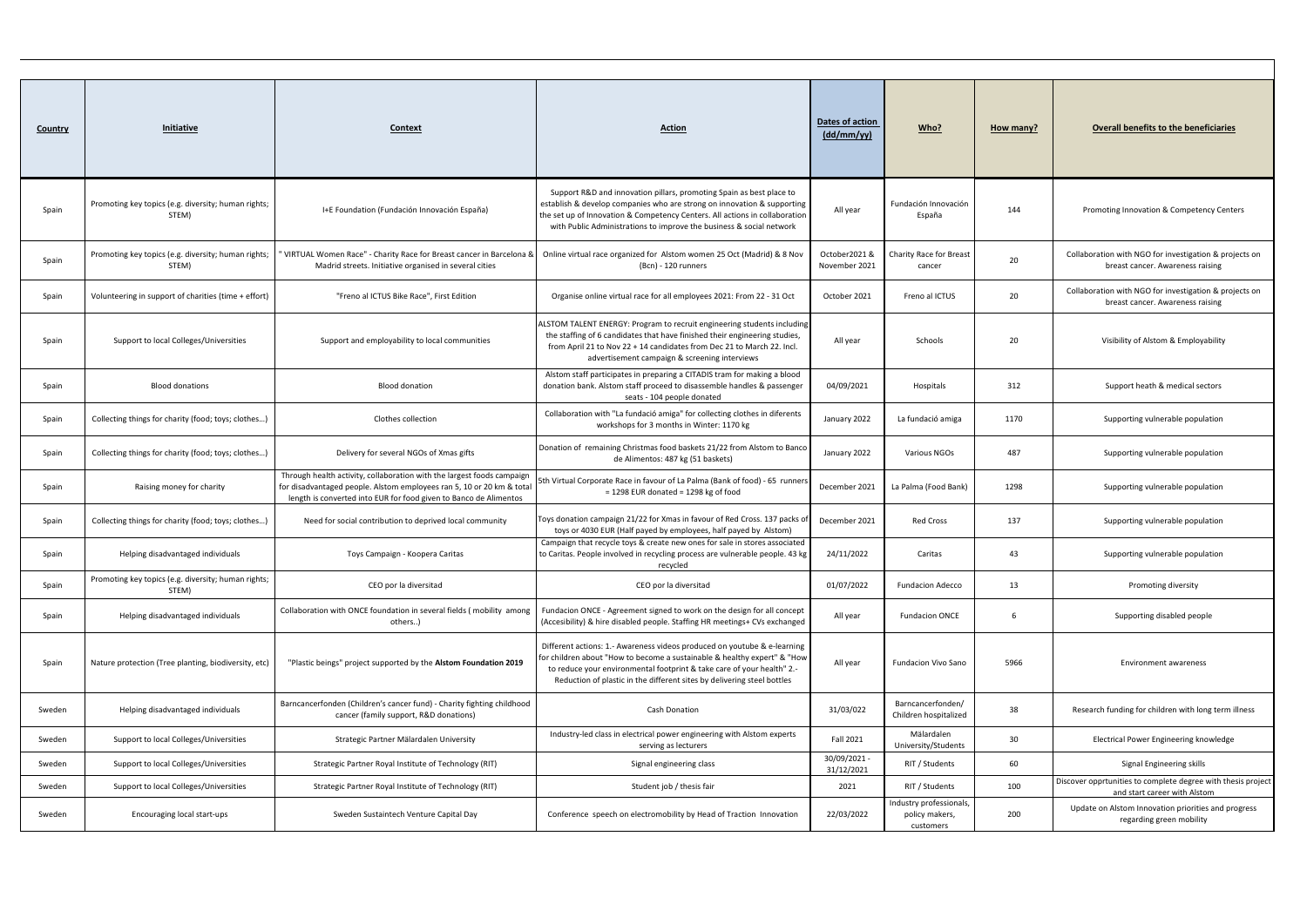| <b>Country</b> | Initiative                                                   | Context                                                                                                                                                                                                                                                                                                         | <b>Action</b>                                                                                                                                                                                                                                                                                                 | Dates of action<br>$\frac{dd/mm / yy}{$ | Who?                                                          | How many? | <b>Overall benefits to the beneficiaries</b>                                                                                                                                        |
|----------------|--------------------------------------------------------------|-----------------------------------------------------------------------------------------------------------------------------------------------------------------------------------------------------------------------------------------------------------------------------------------------------------------|---------------------------------------------------------------------------------------------------------------------------------------------------------------------------------------------------------------------------------------------------------------------------------------------------------------|-----------------------------------------|---------------------------------------------------------------|-----------|-------------------------------------------------------------------------------------------------------------------------------------------------------------------------------------|
| Singapore      | Nature protection (Tree planting, biodiversity, etc)         | ActiveSG Shoes Donation Drive 2021: Old used sports shoes donated for<br>recycling into materials used for jogging tracks, fitness corners,<br>playgrounds, gym mats & protection paddings                                                                                                                      | 22 pairs of shoes donated as of 31 October                                                                                                                                                                                                                                                                    | 13/9/2021-<br>10/10/2021                | <b>ActiveSG Shoes</b>                                         | 22        | Protecting environment through recycling                                                                                                                                            |
| Singapore      | Collecting things for charity (food; toys; clothes)          | Annual Personal Charity collection. Recycle & help needy beneficiaries<br>through The Salvation Army by donating new or pre-loved personal<br>items such as clothing, bags, toys, household items & electronics                                                                                                 | Campaign ran from 9 December 2021 to 31 January 2022. 112 items<br>collected as at 31 Jan 2022                                                                                                                                                                                                                | $9/12/2021 -$<br>31/01/2022             | Salvation Army                                                | 120       | Supporting needy people                                                                                                                                                             |
| Taiwan         | Helping disadvantaged individuals                            | Fruits Wrapping for charity organiations                                                                                                                                                                                                                                                                        | Alstom collaboration with local NGO by providing 8 volunteers in assisting<br>fruits wrapping for charity organizations (mainly the orphanages). Half-day<br>event                                                                                                                                            | 19/11/2021                              | 等家寶寶 (Green Box)                                              | 150       | Support children from financially deprived families                                                                                                                                 |
| Taiwan         | Collecting things for charity (food; toys; clothes)          | Personal items donation (e.g. clothing, shoes, bagetc)                                                                                                                                                                                                                                                          | From $2021/12/14 \approx 2022/01/14$ , we ran a personal items donation<br>compaign for the entire Taiwan region. Encouraging overwhelming Alstom<br>staff responses/ support                                                                                                                                 | 14/12/2021                              | Step 30 Organization                                          | 260       | 215 shirts & 45 pairs of shoes collected                                                                                                                                            |
| Thailand       | Collecting things for charity (food; toys; clothes)          | Since 2020, "Sharing Shelves" has been implemented as a signature CSR<br>program to "give" back & "share" with society. Any employee can<br>contribute by dropping off their second hand goods (still in a good<br>condition) at the "Sharing Shelves" at work                                                  | Second Chances was closed during Covid outbreak in Klong Toey<br>community, so collection was donated Baan Nokkamin Foundation, which<br>offers assistance to orphans, street children, underprivileged children, the<br>elderly & drug addicts                                                               | 27/12/2021                              | Baan Nokkamin<br>Foundation                                   | 281       | 281 items donated to vulnerable people                                                                                                                                              |
| Tunisia        | Support to local schools                                     | To improve quality of services provided to various stakeholders<br>(students, teachers, administrative staff, partners, etc.), ESSECT is<br>committed to the PAQ for the development of the strategic<br>management of universities                                                                             | As part of Quality Improvement & Strengthening Employability, Innovative<br>Training & University Life, participation with ESSEC Tunis to arrange rooms<br>for students & teachers activities. Distribution of equipment such as printer<br>tables and chairs                                                 | 07/12/2021                              | <b>ESSEC Tunis / Students</b><br>& teachers                   | 2500      | Supporting education                                                                                                                                                                |
| Tunisia        | Developing individual employability                          | EBNI project targets the reintegration of youth released from prision in<br>social & economic life. After a training cycle incl. critical thinking & job<br>search techniques, each youth designs a long-term project                                                                                           | Participation in employment day for ex-young prisoners to help them write<br>their CVs, job search & how to present themselves                                                                                                                                                                                | 08/04/2021                              | <b>FACE Tunisia/EBNI</b>                                      | 200       | Employability for vulnerable youth                                                                                                                                                  |
| Turkey         | Raising money for charity                                    | Support to Cerebral Palsy Children with our steps & donations                                                                                                                                                                                                                                                   | Alstom Turkey took part of STEPtember (2nd year) to collect donation &<br>take 10,000 steps a day (home, in the park, on the street) to keep healthy &<br>support the treatment of children                                                                                                                   | Sept. 2021                              | Türkiye Spastik Çocuklar<br>Vakfı / Cerebral Palsy<br>Türkiye | 16        | Support education & treatment for children with Cerebral<br>Palsy (Hydrotherapy, physiotherapy, counsultancy service,<br>game-based rehabilitation, developmental counselling, etc) |
| Turkey         | Volunteering in support of charities (time + effort)         | Pawguards (istanbul street dogs guardians)                                                                                                                                                                                                                                                                      | Providing necessary food & equipments                                                                                                                                                                                                                                                                         | Feb. 2022                               | Street dogs                                                   | 100       | Support to dogs (Feeding, providing medicines & vaccines,<br>special cares, dog houses)                                                                                             |
| Turkey         | Helping disadvantaged individuals                            | "+BiDown Independent Life and Career Education Program - Train the<br>Trainer" project supported by the Alstom Foundation 2020                                                                                                                                                                                  | Training for youngsters with Down syndrome who already finished formal<br>education & need support to have autonomy & job skills. Objective to<br>create an online education program based on current face to face program<br>& create a trainer training program to reach greater number of beneficiaries    | All year                                | <b>Bidown youngters</b><br>through Down<br>Sendromu Dernegi   | 226       | Autonomy & additional competences brought to impacted<br>youngsters                                                                                                                 |
| UAE            | Collecting things for charity (food; toys; clothes)          | Alstom colleagues donated clothes, food, toys during Ramadan 2021                                                                                                                                                                                                                                               | Employees donated boxes of groceries, clothes and toys to share the spirit<br>of giving during Ramadan                                                                                                                                                                                                        | 28/04/2021                              | <b>Big Heart Foundation</b>                                   | 160       | Meals provided for less priviledged during Ramadan                                                                                                                                  |
| <b>UAE</b>     | Promoting key topics (e.g. diversity; human rights;<br>STEM) | Alstom volunteered to Rashid Center for Disabled                                                                                                                                                                                                                                                                | Handcrafted items manufactured by Alstom employees displayed for sale at<br>"The Rashid Souq". Funds used to support the center's future projects                                                                                                                                                             | 31/10/2021                              | Rashid Center for<br>Disabled                                 | 200       | Support in funding the schools for future projects                                                                                                                                  |
| $UK + I$       | Developing local supply chain sustainability                 | Supply Chain Sustainability School - School is free & allows suppliers to<br>access training in 5 different areas: Sustainability, Offsite, BIM, Lean &<br>Management and offers the opportunity to attend training &<br>networking events, gain CPD, complete a self assessment & get a<br>bespoke action plan | Alstom is a paid partner of the school, funding the resources to ensure free<br>access for suppliers. Funding for 21/22 & 22/23.<br>Learning pathways in Modern Slavery & EDI being launched with CSR<br>supplier sessions asap after acquisition.<br>Modern Slavery lunch n learn 9th Feb 2022 for all staff | All year                                | Suppliers                                                     | 75        | Increase knowledge of sustainability topics                                                                                                                                         |
| $UK + I$       | Raising money for charity                                    | Alstom UK&I has a match funding process included in its UK&I Charitable<br>Contributions Policy, allowing individuals & teams to apply for Alstom to<br>staggered 'match' fundraising efforts for their chosen charity                                                                                          | Match Funding process reviewed & increased from £10k to £15k to cover<br>6000 employees. £5,890 matched for 20 applications 2 ad hoc donation Q3                                                                                                                                                              | All year                                | Charities                                                     | 28        | Much needed funds during pandemic                                                                                                                                                   |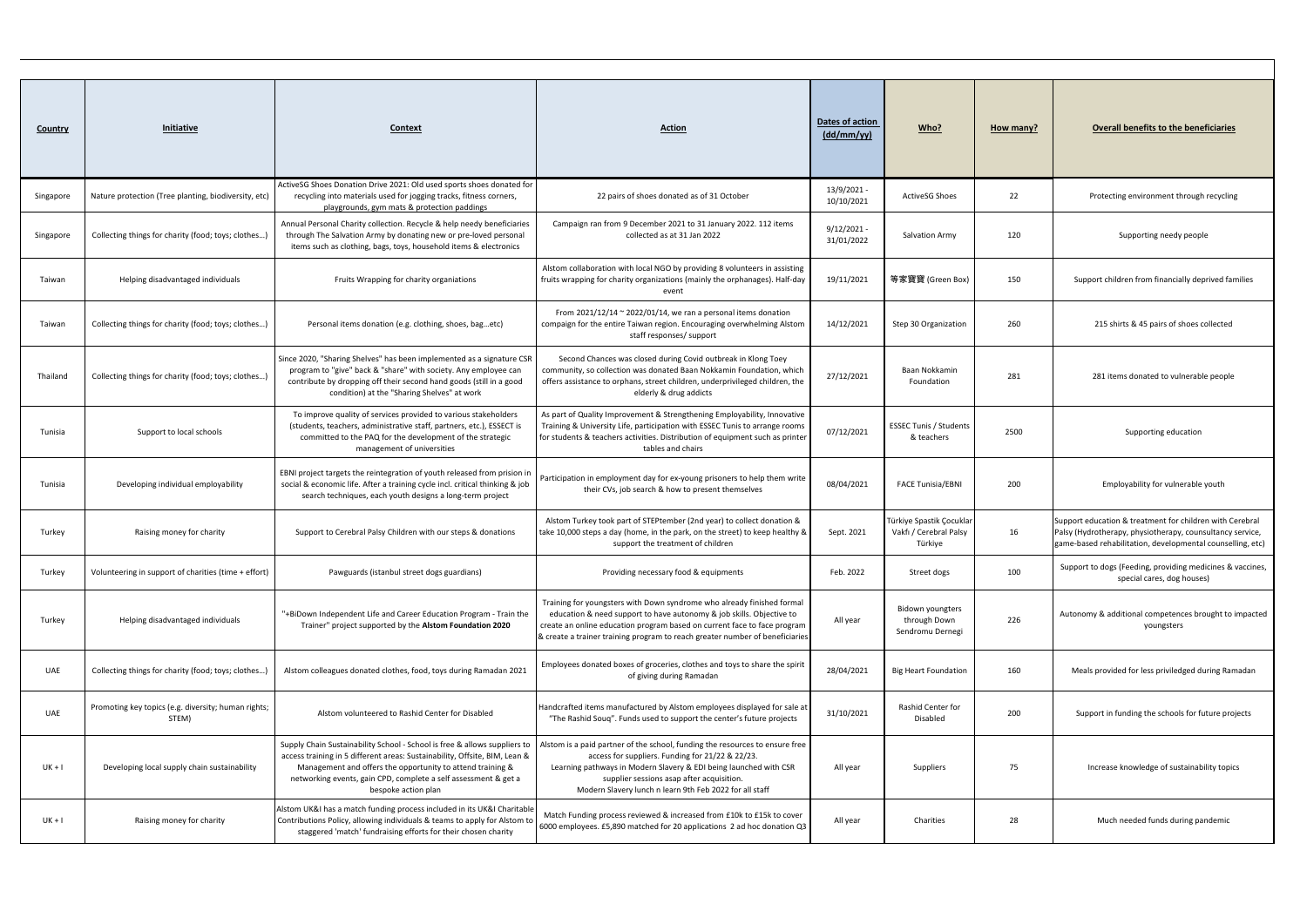| <b>Country</b> | <b>Initiative</b>                                    | Context                                                                                                                                                                                                  | <b>Action</b>                                                                                                                                                                                                                                   | <b>Dates of action</b><br>$\frac{dd/mm / vy)}{}$ | Who?                                                         | How many? | <b>Overall benefits to the beneficiaries</b>                                                      |
|----------------|------------------------------------------------------|----------------------------------------------------------------------------------------------------------------------------------------------------------------------------------------------------------|-------------------------------------------------------------------------------------------------------------------------------------------------------------------------------------------------------------------------------------------------|--------------------------------------------------|--------------------------------------------------------------|-----------|---------------------------------------------------------------------------------------------------|
| $UK + I$       | Support to local schools                             | Alstom UK&I has an established educational outreach programme in<br>place                                                                                                                                | 73 activities (Assume 80 activities up to year end) completed: Alstom<br>Discovery Day for colleagues' students, Virtual Work Experience, mock<br>Interviews, EES Gold Award Mentoring, updated branding for early talent<br>engagement leaflet | All year                                         | Schools/Students                                             | 7100      | Informing & inspiring students to raise their aspirations and<br>promote exciting careers in rail |
| $UK + I$       | Volunteering in support of charities (time + effort) | Save the Family provides residential accommodation & support to<br>homeless famililes (or at risk of becoming homeless) with multiple &<br>complex needs                                                 | Volunteering to maintain & restore the site                                                                                                                                                                                                     | 02/06/2021<br>30/06/2021                         | Save the Family                                              | 30        | Supporting vulnerable people through safe & comfortable<br>site                                   |
| $UK + I$       | Volunteering in support of charities (time + effort) | Partnership with Railway Children to support work done supporting<br>young people at safeguarding risk identified on the rail networks                                                                   | 3 X teams & 1 Alstom employee used their volunteer day to start the 3<br>Peaks By Rail fundraising challenge                                                                                                                                    | 10/09/2021                                       | Railway Children/Young<br>people                             | 19        | Receiving much-needed funds to continue charity work                                              |
| $UK + I$       | Helping disadvantaged individuals                    | St Paul's Pantry support individuals & families in crisis by providing<br>emergency food in partnership with local churches                                                                              | Oct - 112.8 kg of food items collected and donated<br>Dec - 200 kg of food items collected and donated                                                                                                                                          | 07/10/2021<br>17/12/2021                         | St Paul's Pantry                                             | 313       | Food donations for people & their families in need                                                |
| $UK + I$       | Raising money for charity                            | Rail Benefit Fund (RBF) exists to support Railway people & their families<br>in times of need                                                                                                            | Voyager name plates offered to RBF for auction to raise money & offered<br>site tours for bidders                                                                                                                                               | 24/10/2021                                       | Railway Benefit Fund                                         | 17        | Supporting railway people & their families in times of need                                       |
| $UK + I$       | Collecting things for charity (food; toys; clothes)  | Using the season of giving to raise money & goods for local people in<br>need - Cash for Kids mission is to improve the lives of disadvantaged<br>children. Hope Centre supports families facing poverty | 61 presents collected for Mission Christmas for Cash for Kids.<br>70 kg of food items collected & donated                                                                                                                                       | 01/12/2021                                       | Cash for Kids/ Children<br>& families facing<br>poverty      | 131       | Present fors children facing poverty at Christmas<br>Food donations for Hope Food Bank            |
| $UK + I$       | Support to local schools                             | Primary Engineering - The Primary Engineer ® Rail project provides both<br>KS1/P2-3 and KS2/P4-7 teachers & pupils with creative, practical projects<br>using rail engineering as the vehicle.           | Supporting 14 primary schools local to Manchester & Stockport by funding<br>teacher training & materials, plus providing engineering support to the<br>classroom                                                                                | Jan-May 2022                                     | Schools/Primary<br>students                                  | 350       | Inspiring the next generation                                                                     |
| UK + I         | Support to local schools                             | Dicey Tech (SME) facilitating rail-specific 3D printing hands-on<br>competition challenge for secondary school age students<br>https://diceytech.co.uk/intro2rail-dashboard/                             | Co-funding (with Avanti & Network Rail) Phase II of the pilot - rolling out to<br>10 schools across country                                                                                                                                     | Feb-May 2022                                     | Dicey tech/ Secondary<br>students                            | 100       | Inspired to consider rail as exciting career choice                                               |
| $UK + I$       | Volunteering in support of charities (time + effort) | FOREST (Friends Of Renewing East Staffordshire's Trees) is a new project<br>to plant a large number of trees on open spaces across East<br>Staffordshire & help improve local environment                | Tree planting days for groups of staff. Creating a COVID memorial garden ir<br>the centre of Burton on Trent (clearing weeds & planting bedding plants<br>etc) in March                                                                         | 11/02/2022<br>25/02/2022<br>11/03/2022           | <b>FOREST/Environment</b>                                    | 1850      | Carbon sink, cleaner air, habitat for wildlife, amenity                                           |
| $UK + I$       | Community project support                            | Memorial Garden at a local Primary School in need of restoration &<br>refurbishment                                                                                                                      | Labour provision for initial refurbishment Day 1 of 3                                                                                                                                                                                           | 22/03/2022                                       | School/Local<br>Community                                    | 200       | Supporting local community                                                                        |
| $UK + I$       | Helping disadvantaged individuals                    | "Providing support to children in crisis" project supported by the Alstom<br><b>Foundation 2020</b>                                                                                                      | Supporting Safeguarding on Transport Programme referring vulnerable<br>young people to British Transport Police for tailored intervention, where<br>appropriate in the North West                                                               | All year                                         | Railway Children                                             | 300       | Tailored intervention for young people at safeguarding risk                                       |
| Ukraine        | Emergency relief (natural disasters)                 | Ukraine war                                                                                                                                                                                              | Help distribution of medical equipment & medicines                                                                                                                                                                                              | 02/02/2022                                       | Aide Medicale &<br>Caritative France<br>Ukraine              | 1773      | Support in war context                                                                            |
| USA            | Support to local schools                             | Local Chapter of AWE launched a school supply drive to support local<br>schools in providing needed supplies                                                                                             | Boxes were put out in local areas, communication sent to all employees and<br>prizes donated to encourage participation                                                                                                                         | August 2021                                      | Hornell Schools                                              | 2000      | Having needed supplies for low income students                                                    |
| USA            | Collecting things for charity (food; toys; clothes)  | Holiday collection - Toys food and coats                                                                                                                                                                 | Boxes put out around Holiday Time to donate for local Toys For Tots, Coats<br>for Kids and the local food banks                                                                                                                                 | November -<br>December 2021                      | Toys for Tots, Coats for<br>Gids, Southern Tier Food<br>bank | 600       | Needed items, Hats & Gloves, Food and Toys for needy<br>children                                  |
| USA            | Raising money for charity                            | United Way Campaign                                                                                                                                                                                      | Employee Contributions with Company Match                                                                                                                                                                                                       | November -<br>December 2021                      | United Way                                                   | 1054      | Many different programs - each 520 in donations helps 58<br>people                                |
| USA            | Site cleaning (Beach, forest, city, etc)             | Beach clean up day                                                                                                                                                                                       | 29 employees spent four hours cleaning up a local beach                                                                                                                                                                                         | 01/09/2021                                       | <b>International Coastal</b><br>Cleanup                      | 40        | Being part of the Global Ocean Trash Clean up initiative-<br>Cleaner beach                        |
| USA            | Collecting things for charity (food; toys; clothes)  | Back to School Supply Drive providing school supplies to local<br>community assistance organizations                                                                                                     | 600 school supply items donated to the Maple Grove Elementary School in<br>Warrensburg as well as Grain Valley Assistance Council                                                                                                               | August 9-18, 2021                                | Maple Grove<br><b>Elementary School</b>                      | 600       | School supplies for low income children                                                           |
| France         | Nature protection (Tree planting, biodiversity, etc) | Within the framework of the three-year sponsorship of the ONF<br>(national forestry office)                                                                                                              | Treeplanting of 4150 beech & oak plants in the Hauts de France Region<br>(Forêt de Guînes)                                                                                                                                                      | 01/12/2021                                       | ONF                                                          | 4150      | Protection of French forests                                                                      |
| France         | Support to local Colleges/Universities               | Together in Motion Group 4 supporting disadvantaged girls in STO                                                                                                                                         | 5 class interventions in College Michelet to present the rail industry and<br>Alstom female professional evolution                                                                                                                              | 04/10/2021<br>08/10/2021                         | College Michelet<br>students                                 | 125       | Enlarge professional horizon, employability                                                       |
| France         | Support to local Colleges/Universities               | Together in Motion Group 4 supporting disadvantaged girls in STO                                                                                                                                         | "Filles, maths, informatique" Day organized to support 75 girls (3ème &<br>2nde)                                                                                                                                                                | 23/11/2021                                       | Femmes & Maths/ STO<br>Colleges & Lycées                     | 75        | Enlarge professional horizon, employability                                                       |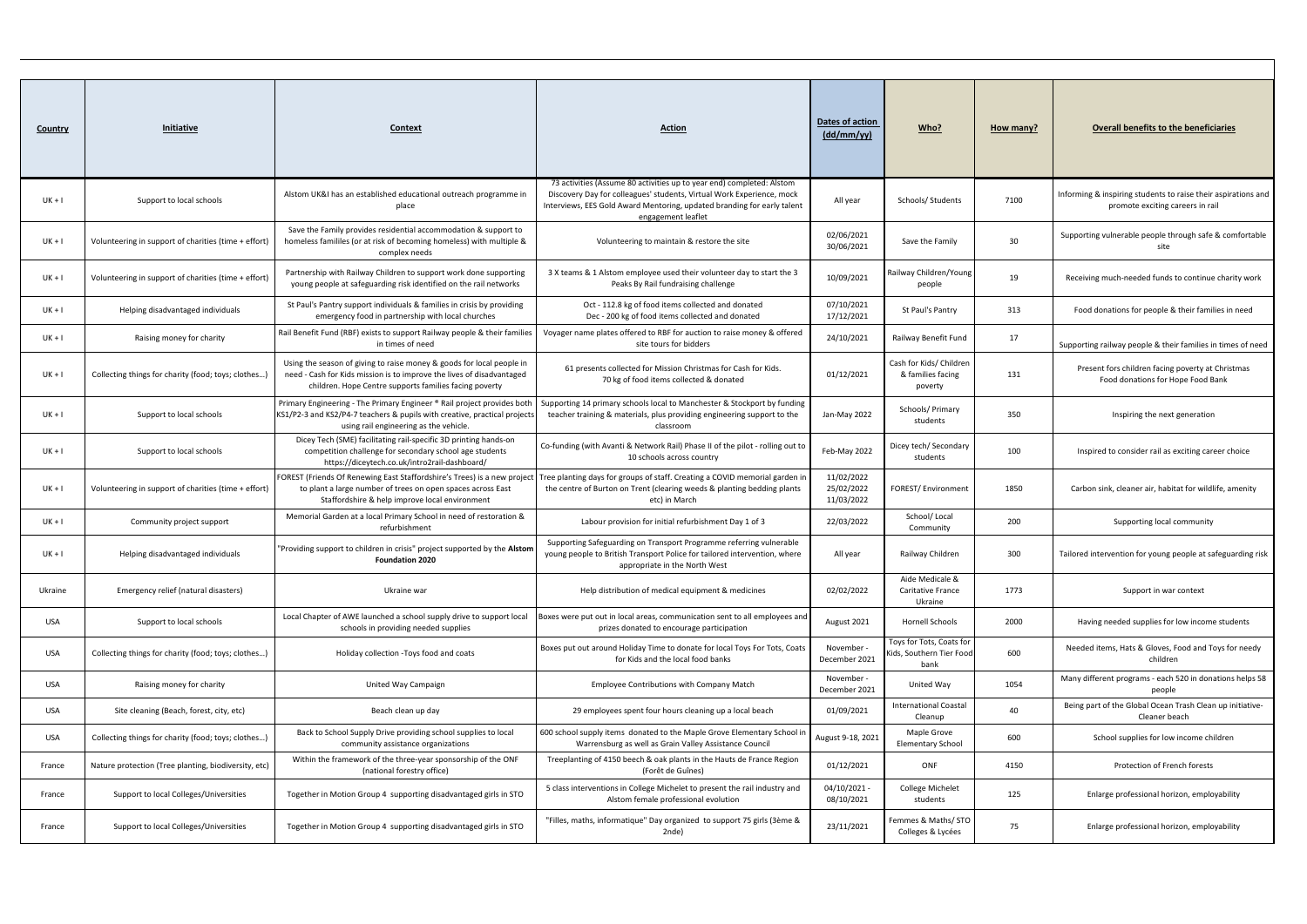| <b>Country</b> | Initiative                                                   | Context                                                                                                                               | <b>Action</b>                                                                                                                                                                                                                                                   | Dates of action<br>(dd/mm/yy) | Who?                                                            | How many? | <b>Overall benefits to the beneficiaries</b>                                      |
|----------------|--------------------------------------------------------------|---------------------------------------------------------------------------------------------------------------------------------------|-----------------------------------------------------------------------------------------------------------------------------------------------------------------------------------------------------------------------------------------------------------------|-------------------------------|-----------------------------------------------------------------|-----------|-----------------------------------------------------------------------------------|
| France         | Support to local schools                                     | Implementation of the contract for the supply of 16 Omneo trains for<br>the Marseille-Toulon-Nice line                                | Design hackathon: Collective creativity event in which 3 regional design<br>colleges took part to understand how to attract local residents & tourists to<br>this mode of transport                                                                             | 01/02/2022-<br>02/02/2022     | Yellow<br>Window/Trasndev/<br>Students from 3 design<br>schools | 30        | Putting their knowledge into practice                                             |
| France         | Support to local Colleges/Universities                       | Fighting against school drop-out                                                                                                      | Participation in Elles Bougent activities through DARO (Dispositifd'Aide<br>Renforcé à l'Orientation) to help youth without orientation pursue their<br>studies                                                                                                 | 2021-2022                     | Elles Bougent/DARO/<br>Young people                             | 180       | Support education                                                                 |
| France         | Promoting key topics (e.g. diversity; human rights;<br>STEM) | Partnership with Blaise Pascal Foundation to promote & develop<br>Mathematics & IT                                                    | Financing 2 associations: 1 "journée filles, maths et informatique" Day in<br>Lyon, & contribution to develop part of the AI exhibition at the "Maison of<br>Maths & IT" in Lyon                                                                                | 2021-2022                     | Fondation B. Pascal/<br>Youth                                   | 1000      | <b>Education support</b>                                                          |
| France         | Support to local schools                                     | Partnership with Ecole des XV association (Aix-en-Provence)                                                                           | Support to homework & learning through Ecole des XV association<br>Activities such as rugby & school learning                                                                                                                                                   | 2021-2022                     | Ecole des XV<br>Association/ Students                           | 35        | <b>Education support</b>                                                          |
| France         | Support to local Colleges/Universities                       | Presention of Alstom to engineering students                                                                                          | 40 engineering students welcomed to Alstom premises in the last year of<br>studies in local area (ECAM, CPE, INSA Lyon, ECL): Alstom presentation,<br>Epsilon visit, exchanges with managers (activities, missions, internship<br>opportunities, HR interviews) | 2021-2022                     | Various entities/<br>Students                                   | 40        | Employability                                                                     |
| France         | Promoting key topics (e.g. diversity; human rights;<br>STEM) | Alliance & territory working group                                                                                                    | Monthly 1,5 hour working group on the theme of diversity (especially<br>disability). Participants: Disability Referents from 10 companies in the<br>Rhone employment area                                                                                       | 04/2021 to 03/2022            | Alliance & Territoire/<br>Working group<br>members              | 10        | <b>Disability Awareness</b>                                                       |
| France         | Collecting things for charity (food; toys; clothes)          | Donation to disability association                                                                                                    | Donation to disability non profit organisations ("Restos du cœur")                                                                                                                                                                                              | April 2021                    | "Restos du Cœur"/<br>Disabled people                            | 50        | Material support                                                                  |
| France         | Support to local Colleges/Universities                       | Agreement with INSA Hauts-de-France, university of Valenciennes to<br>develop a strong partnership                                    | Recruitment of apprentices, trainees, site visits                                                                                                                                                                                                               | All year                      | INSA/ Young students                                            | 10        | Employability                                                                     |
| France         | Collecting things for charity (food; toys; clothes)          | Develop solidarity                                                                                                                    | Xmas celebration: Massive toy drive for underprivileged children,<br>distribution of chocolates for all employees, ugly sweater contest                                                                                                                         | December 2021                 | Secours Populaire                                               | 300       | Donation for christmas                                                            |
| France         | Helping disadvantaged individuals                            | As part GPE& MF19 projects commitments, we have to hired candidates<br>from CSR                                                       | Alstom VPF works with several actors from social world to find and hire<br>disadvantaged people                                                                                                                                                                 | All year                      | Social entities/ Disabled<br>people                             | 25        | Employability                                                                     |
| France         | Promoting key topics (e.g. diversity; human rights;<br>STEM) | Elles Bougent Association: Make the industrial environment attractive                                                                 | Day exchanges / presentation of the Groups & site / jobs presentation                                                                                                                                                                                           | All year                      | Elles Bougent/ Young<br>female students                         | 50        | Attract young female students to engineering professions                          |
| France         | Developing individual employability                          | Work of collaboration with Pole emploi, local mission                                                                                 | Propose internships discovery jobs to job seekers and in trouble                                                                                                                                                                                                | All year                      | Pole Emploi/ Job<br>seekers                                     | 15        | Employability                                                                     |
| France         | Nature protection (Tree planting, biodiversity, etc)         | Participation in the safeguard of bees by hosting & sponsoring<br>participatory beekeepers                                            | Participation in the safeguard of bees by hosting & sponsoring<br>participatory beekeepers                                                                                                                                                                      | All year                      | Bee stakeholders                                                | 11        | Environmental support, biodiversity                                               |
| France         | Support to local schools                                     | Partnership with ESIREM, ISAT, IUT du Creusot                                                                                         | Presentation of Alstom to engineering / industrial students                                                                                                                                                                                                     | All year                      | Schools/ Students                                               | 75        | Attract young talents                                                             |
| France         | <b>Blood donations</b>                                       | <b>Blood donation</b>                                                                                                                 | Blood donation organised on site                                                                                                                                                                                                                                | November 21                   | <b>EFS (Etablissement</b><br>Français du Sang)                  | 90        | Support health                                                                    |
| France         | Collecting things for charity (food; toys; clothes)          | Collecting toys for charity (restos du cœur)                                                                                          | Collection organized on the site                                                                                                                                                                                                                                | December 21                   | Restos du Cœur                                                  | 20        | Supporting vulnerable people                                                      |
| France         | Promoting key topics (e.g. diversity; human rights;<br>STEM) | Not enough women in the industry & technical studies. Lack of<br>kowledge of industrial activities. Need to attract talents to Alstom | Participation in "IndustriELLES" to promote diversity in the industry & help<br>students know about our activity & jobs                                                                                                                                         | 11/06/2021                    | "Industri'Elles/Female<br>students                              | 75        | Enlarge professional horizon                                                      |
| France         | Helping disadvantaged individuals                            | Sponsorship with ADAPEI 90 through handicap agreement                                                                                 | Sale on-site brioches with the ADAPEI                                                                                                                                                                                                                           | 6 & 7/10/2021                 | ADAPEI                                                          | 492       | Financial participation for ADAPEI cultural, sports & civic<br>projects           |
| France         | Nature protection (Tree planting, biodiversity, etc)         | ADEME partnership for participation in mobility challenge                                                                             | Organization of activities during 3 days with different partners (SNCF, Le<br>maillon solidaire, Juju's, Blablacar Daily, Optymo, veloxygene 90)                                                                                                                | 14-22/09/2021                 | ADEME                                                           | 16        | Access to Mobility/ Environment awareness                                         |
| France         | Support to local Colleges/Universities                       | Partnership with Lycée Follereau                                                                                                      | Manufacturing visit                                                                                                                                                                                                                                             | 28/09/2021                    | Lycee Follereau/<br>Students                                    | 27        | Alstom Tour : Discovery of the industrial world, jobs and<br>projects in progress |
| France         | Developing individual employability                          | Montbeliard job dating                                                                                                                | Source candidates and promote Alstom                                                                                                                                                                                                                            | 16/11/2021                    | Job seekers & other<br>candidates                               | 600       | Recruitment                                                                       |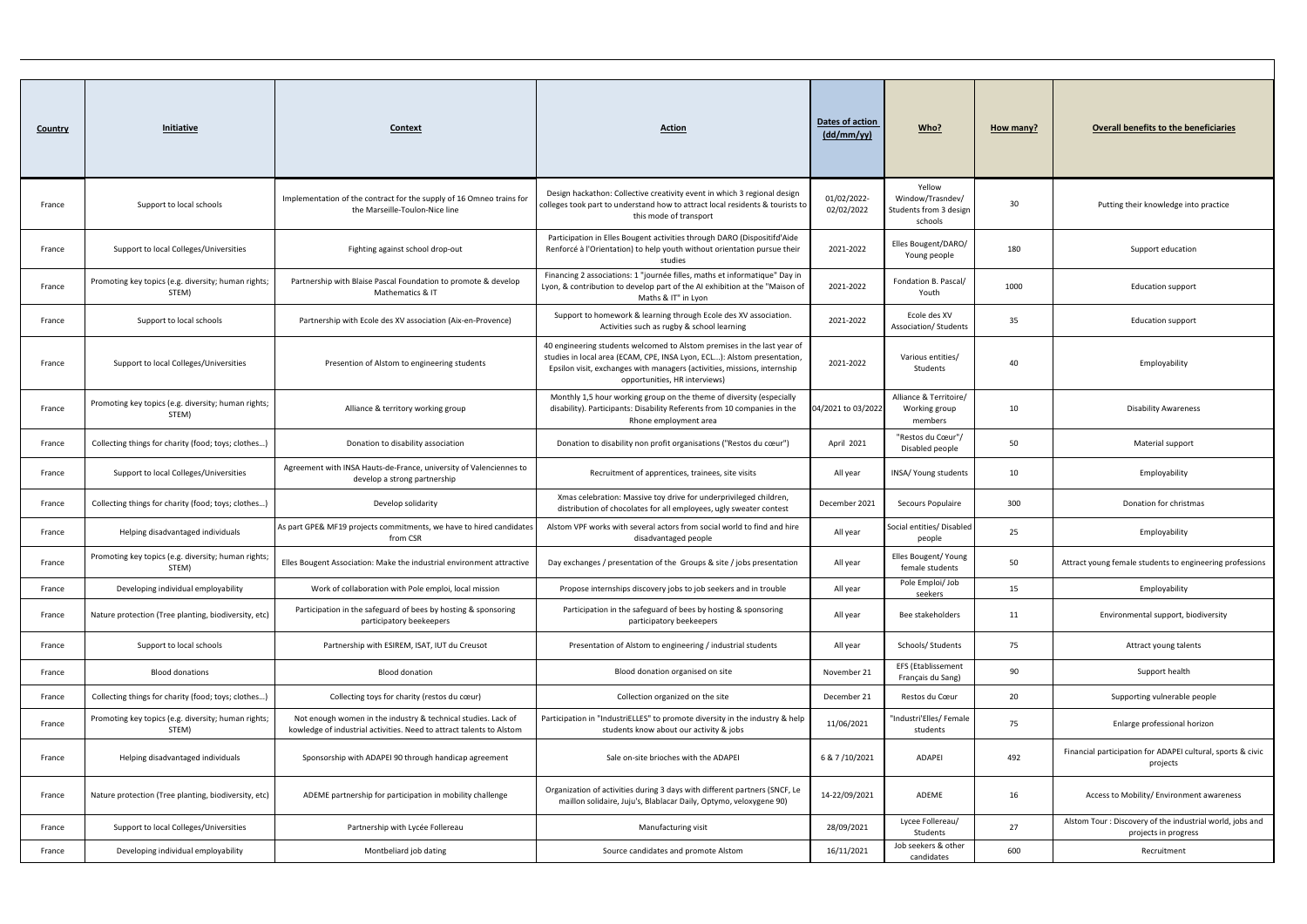| <b>Country</b> | <b>Initiative</b>                                            | Context                                                                                                                                                                                            | <b>Action</b>                                                                                                                                                                                                                                                                                                                                                                         | Dates of action<br>$\frac{dd/mm / vy)}{}$ | Who?                                                                                 | How many?      | <b>Overall benefits to the beneficiaries</b>                                        |
|----------------|--------------------------------------------------------------|----------------------------------------------------------------------------------------------------------------------------------------------------------------------------------------------------|---------------------------------------------------------------------------------------------------------------------------------------------------------------------------------------------------------------------------------------------------------------------------------------------------------------------------------------------------------------------------------------|-------------------------------------------|--------------------------------------------------------------------------------------|----------------|-------------------------------------------------------------------------------------|
| France         | Developing individual employability                          | Partnership with Foundation CGénial - Developing links between<br>Industry and Schools                                                                                                             | 2 ways to collaborate : 1 "Professeurs en entreprise" / 2 "Ingénieurs &<br>techniciens dans les classes"                                                                                                                                                                                                                                                                              | All year                                  | <b>CGenial/Teachers &amp;</b><br>students                                            | 70             | Relationship & network with local schools, universities,<br>sourcing of apprentices |
| France         | Developing individual employability                          | <b>National Partnership</b>                                                                                                                                                                        | National Partnership with NQT to help youth with a high degree level, living<br>in sensitive areas, to find a job                                                                                                                                                                                                                                                                     | All year                                  | NQT/Students                                                                         | 22             | Help on finding 1st job                                                             |
| France         | STEM)                                                        | Promoting key topics (e.g. diversity; human rights; Not enough women in the industry, not enough girls in technical studies<br>Lack of kowledge of industrial activities + need to attract talents | Supporting Elles Bougent association in Alsace (the local delegate works for<br>Alstom) to promote diversity in the industry + Alstom employees on Alsace<br>Tech recruitment fair - stand Elles Bougent                                                                                                                                                                              | 20/10/2021                                | Elles Bougent/ Students                                                              | 30             | Make girls aware they can choose technical studies                                  |
| France         | Support to local Colleges/Universities                       | "Eco-colleges de Seine St Denis" project supported by the Alstom<br><b>Foundation 2019</b>                                                                                                         | Introduce educational policy around sustainable development in several<br>colleges                                                                                                                                                                                                                                                                                                    | All year                                  | Saint St Denis/ Colleges                                                             | 4000           | Education & environment awareness                                                   |
| Italy          | Support to local Colleges/Universities                       | Collaboration with Politecnico di Milano for the "Mobility Engineering"<br>course                                                                                                                  | Alstom involved in the definition of the course contents, in teaching<br>activities, in developing degree thesis. Several scholarships activated each<br>year (8 this year)                                                                                                                                                                                                           | All year                                  | Milano Politecnico/<br>Students                                                      | 129            | Support to education for 80 students attending this second<br>year                  |
| Italy          | Support to local Colleges/Universities                       | Creation of Master in "Railways Mobility Industry: Train 4 me" in<br>collaboration with the University of Torino (Politecnico)                                                                     | "Railways Mobility Industry: Train 4 me" is a 2 years master for young<br>engineers. It gives specific skills in sustainability & eco-design, with a global<br>vision on the production & designing processes. Alstom involved in the<br>selection of the participants, Alstom experts give lessons for a total amount<br>of 250 h. Alstom to hire students at the end of the program | Until May 2021                            | Torino Politecnico/<br>Students                                                      | 18             | Supporting education                                                                |
| Italy          | Support to local Colleges/Universities                       | Sponsor to the "Master in Engineering of Infrastructure of the railway<br>systems" organised by FS Group & La Sapienza University in Roma                                                          | Alstom involved in the selection of participants. Some lessons given by<br>Alstom experts (10 hours) & provided an Alstom internship                                                                                                                                                                                                                                                  | October 2020<br>October 2021              | Roma University/<br>Students                                                         | 35             | Support to education                                                                |
| Italy          | Collecting things for charity (food; toys; clothes)          | Alstom canteens waste some food every day. Action against food waste<br>& hunger                                                                                                                   | Started in Bologna in 2015: Employees raised 4 kEUR for buying a chiller &<br>food excess donated every day to the "Banco Alimentare Foundation". In<br>2016, action extended to other Italian sites: Savigliano (food donated to<br>"Associazione Papa Giovanni XXIII" & Sesto (food donated to "Citycibo")                                                                          | 01/04/2021                                | <b>Banco Alimentare</b><br>Foundation &<br><b>Association Papa</b><br>Giovanni XXIII | 2444           | Help needy population. Fight against food waste & hunger                            |
| Italy          | Promoting key topics (e.g. diversity; human rights;<br>STEM) | Collaboration with Donna Stem Association                                                                                                                                                          | STEM is composed by companies based in Piedmont to promote female<br>professionals in the industry, carry out positive actions to encourage<br>cultural transformation in company & country system, and to share good<br>practices                                                                                                                                                    | All year                                  | Donna Stem                                                                           | $\overline{4}$ | Support Education and promote STEM                                                  |
| Italy          | Community project support                                    | Collection of plastic caps in collaboration with the NGO Casa do Menor                                                                                                                             | Social Team in collaboration with NGO "Casa do menor" promotes the<br>collection of plastic caps. Amount coming from the selling of collected caps<br>used to support projects promoted by NGO & help children living in streets<br>in Brazil                                                                                                                                         | 01/04/2021                                | Casa do Menor                                                                        | 49             | Support local communities                                                           |
| Italy          | Nature protection (Tree planting, biodiversity, etc)         | Biodiversity Day in collaboration with ESSERE ANIMALI NGO & project<br>"MENOPERPIU"                                                                                                                | Dedicated survey & webinar organised to involve all Alstom employees &<br>raise awarness on nutrition & safeguard biodiversity (eat seasonal fruits and<br>vegetables, reduce meat consumption, prefer zero km products)                                                                                                                                                              | 22/5/2021 &<br>28/05/2021                 | <b>Essere Animale</b>                                                                | 38             | Promoting nutrition respecting environment & biodiversity                           |
| Italy          | Nature protection (Tree planting, biodiversity, etc)         | ESOSPORT RUN - Recycling campaign                                                                                                                                                                  | Alstom employees invited to collect old running shoes to recycle them. ESO<br>company collected the material, transforming it in material to be used for<br>the construction of children's playgrounds & athletics tracks                                                                                                                                                             | June 2021                                 | Esosport Run/ Children<br>& runners                                                  | 138            | Supporting environment through recycling                                            |
| Italy          | Collecting things for charity (food; toys; clothes)          | Charity drive in order to be near to disadvantaged people in<br>collaboration with CARITAS INTERPARROCCHIALE                                                                                       | Clothes donated by Alstom employees to CARITAS INTERPARROCCHIALE to<br>support families in need                                                                                                                                                                                                                                                                                       | 07/06/2021 -<br>25/06/2021                | Caritas<br>Interparrocchiale                                                         | 180            | Support local communities                                                           |
| Italy          | Raising money for charity                                    | Roma Marathon in collaboration with AIRC                                                                                                                                                           | Roma Marathon to collect money for AIRC. Crowdfunding campaign<br>launched to involve all Asitom employees                                                                                                                                                                                                                                                                            | 19/09/2021                                | AIRC                                                                                 | 76             | Promote health & wellbeing - Supporting research against<br>cancer                  |